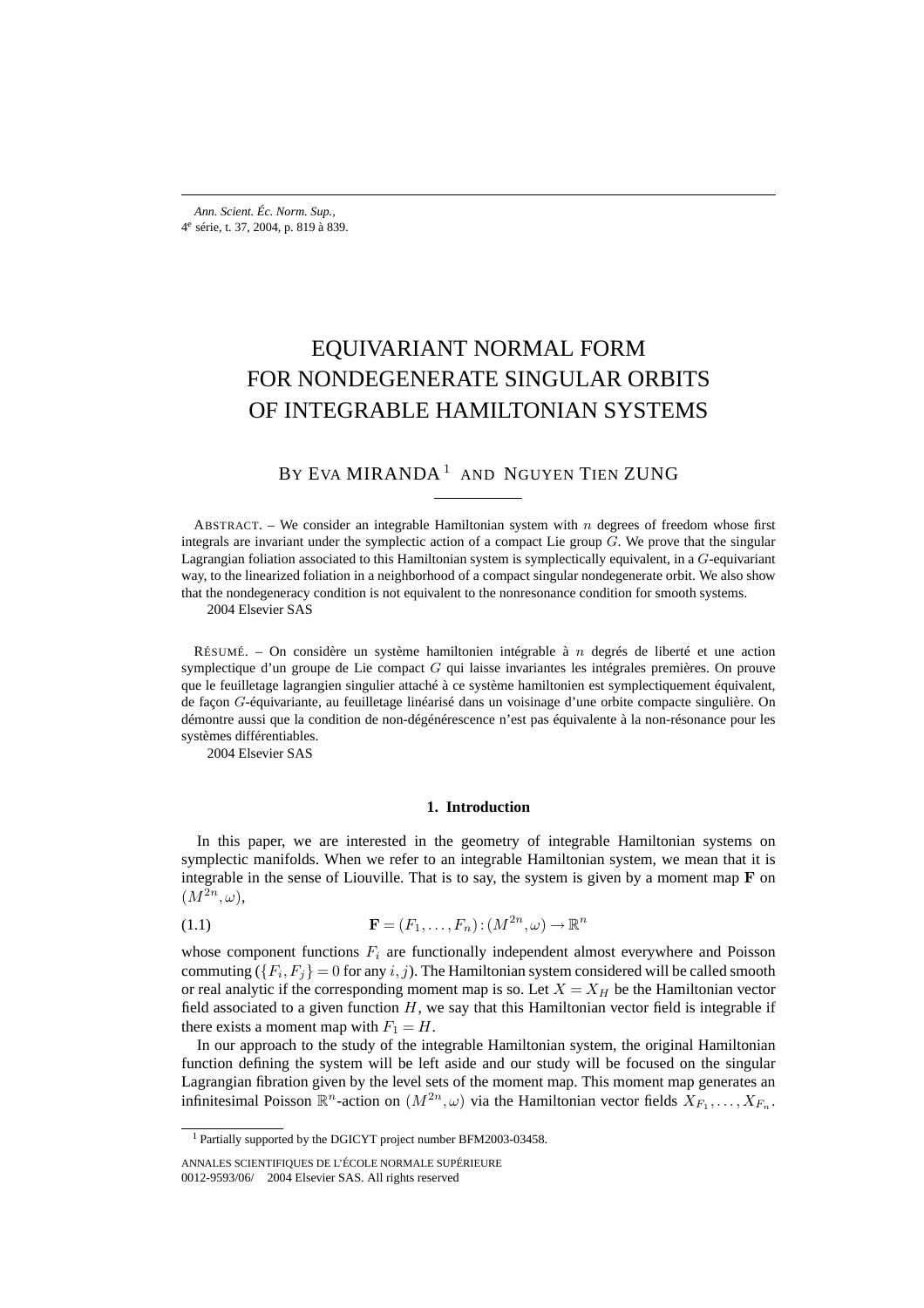Denote by O an orbit of this  $\mathbb{R}^n$ -action. We will assume that O is a closed submanifold (i.e. compact without boundary) of  $(M^{2n}, \omega)$ . Then it is well known that O is diffeomorphic to a torus since the vector fields  $X_{F_1}, \ldots, X_{F_n}$  are complete on O, and O is a quotient of the Abelian group  $\mathbb{R}^n$  by a cocompact subgroup.

The complete integrability of Hamiltonian systems is an old problem. In the XIX century, Joseph Liouville [13] proved that if a Hamiltonian system has  $n$  functionally independent integrals in involution then it is integrable by quadratures. To our knowledge, Henri Mineur was the first who gave a complete description, up to symplectomorphism, of the Hamiltonian system in a neighborhood of a compact regular orbit of dimension  $n$ . In his papers  $[16–18]$ , it is proven that under the previous assumptions, there is a symplectomorphism  $\phi$  from a neighborhood  $(U(0), \omega)$  of O in  $(M^{2n}, \omega)$  to  $(D^n \times \mathbb{T}^n, \sum_{i=1}^n d\nu_i \wedge d\mu_i)$ , where  $(\nu_1, \ldots, \nu_n)$  is a coordinate system on a ball  $D^n$ , and  $(\mu_1 \text{ (mod 1)}, \ldots, \mu_n \text{ (mod 1)})$  is a periodic coordinate system on the torus  $\mathbb{T}^n$ , such that  $\phi_*\mathbf{F}$  is a map which depends only on the variables  $\nu_1,\ldots,\nu_n$ . The functions  $q_i = \phi^* \mu_i$  on  $\mathcal{U}(O)$  are called angle variables, and the functions  $p_i = \phi^* \nu_i$  are called action variables.

Although the works of Henri Mineur date back to the thirties, the theorem stated above has been known in the literature as Arnold–Liouville theorem.

Mineur [16,18] also showed that the action functions  $p_i$  can be defined via the period integrals:

$$
p_i(x) = \int\limits_{\Gamma_i(x)} \beta.
$$

Here  $\beta$  is a primitive 1-form of the symplectic form, i.e.  $d\beta = \omega$ , and  $\Gamma_i(x)$  for each point x near  $O$  is a closed curve which depends smoothly on  $x$  and which lies on the Liouville torus containing x. The homology classes of  $\Gamma_1(x), \ldots, \Gamma_n(x)$  form a basis of the first homology group of the Liouville torus. The above important formula for finding action functions will be called Mineur's formula. It can be used to find action functions and hence torus actions and normalization not only near regular level sets of the moment map, but also near singular level sets as well, see e.g. [26,27]. In particular, in [27] this Mineur's formula was used in the proof of the existence of a local analytic Birkhoff normalization for any analytic integrable Hamiltonian system near a singular point.

The above-mentioned action-angle coordinates entail a "uniqueness" for the symplectic structure and the regular Lagrangian fibration in a neighborhood of a compact orbit. In fact, they provide a "linear model" in a neighborhood of a regular compact orbit. In the same spirit, the aim of the present paper is to establish an analog of this classical Liouville–Mineur–Arnold theorem for the case when the orbit O is singular, i.e. is of dimension  $m = \dim O$  smaller than n, under a natural nondegeneracy condition. We will show that the system can be "linearized" near  $O$  up to fibration-preserving symplectomorphisms. The fibration in question is the singular Lagrangian fibration given by the moment map. We also take into account the possible symmetries of the system. Namely, we will show that in the case there exists a symplectic action of a compact Lie group in a neighborhood of  $O$  preserving the moment map, this linearization can be carried out in an equivariant way.

# **2. Preliminaries and statement of the main results**

#### **2.1. Nondegenerate orbits**

In this paper, the orbit  $O$  is assumed to be nondegenerate. The concept of nondegenerate orbit was introduced by Eliasson. Let us recall what it means (see, e.g., [9], [25]). A point  $x \in M^{2n}$  is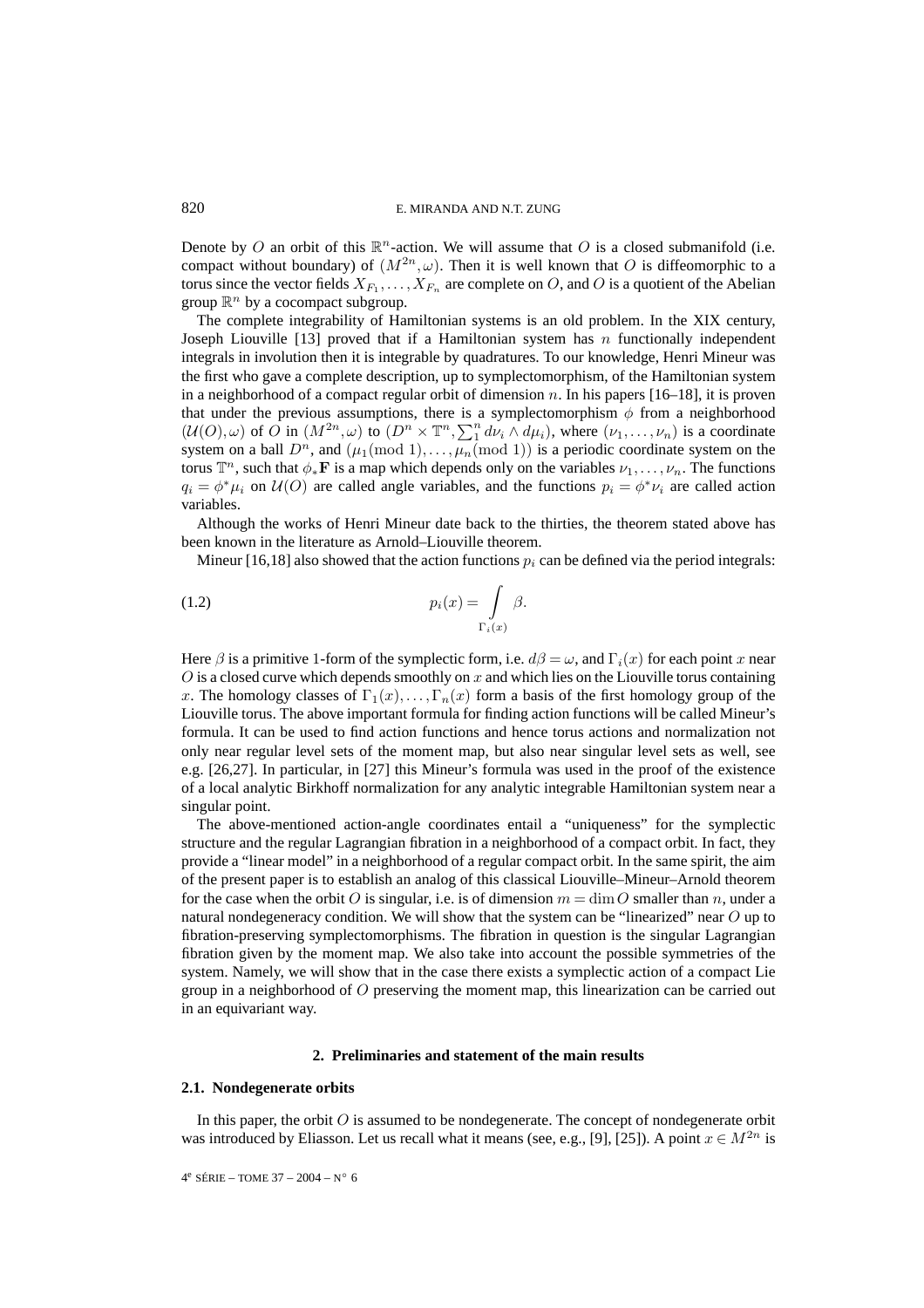called singular for the system if its rank, i.e. the rank of **F** at x, is smaller than n. If rank  $x = m$ then m is also the dimension of the orbit through x of the local Poisson  $\mathbb{R}^n$  action. If rank  $x = 0$ , i.e. x is a fixed point, then the quadratic parts  $F_1^{(2)}, \ldots, F_n^{(2)}$  of the components  $F_1, \ldots, F_n$  of the moment map at  $x$  are Poisson-commuting and they form an Abelian subalgebra,  $A$ , of the Lie algebra  $Q(2n,\mathbb{R})$  of homogeneous quadratic functions of  $2n$  variables under the standard Poisson bracket. Observe that the algebra  $Q(2n,\mathbb{R})$  is isomorphic to the symplectic algebra  $sp(2n,\mathbb{R})$ . A point x will be called a nondegenerate fixed point if A is a Cartan subalgebra of  $Q(2n,\mathbb{R})$ .

More generally, when rank  $x = m \ge 0$ , we may assume without loss of generality that  $dF_1 \wedge \cdots \wedge dF_m(x) \neq 0$ , and a local symplectic reduction near x with respect to the local free  $\mathbb{R}^m$ -action generated by the Hamiltonian vector fields  $X_{F_1}, \ldots, X_{F_m}$  will give us an m-dimensional family of local integrable Hamiltonian systems with  $n - m$  degrees of freedom. Under this reduction,  $x$  will be mapped to a fixed point in the reduced system, and if this fixed point is nondegenerate according to the above definition, then  $x$  is called a nondegenerate singular point of rank m and corank  $(n - m)$ . The orbit O will be called nondegenerate if it contains a nondegenerate singular point. In fact, if a point in  $O$  is nondegenerate then every point of  $O$  is nondegenerate because nondegeneracy is a property which is invariant under the local Poisson  $\mathbb{R}^n$ -action.

### **2.2. The Williamson type of an orbit**

According to [25] we will define the Williamson type of a nondegenerate singular point  $x \in O$ as a triple of nonnegative integers  $(k_e, k_h, k_f)$ , where  $k_e$  (resp.,  $k_h, k_f$ ) is the number of elliptic (resp., hyperbolic, focus-focus) components of the system at x. Let us recall what  $k_e$ ,  $k_h$  and  $k_f$ stand for. When  $\text{rank } x = 0$ , a generic linear combination of the linear parts of the Hamiltonian vector fields  $X_{F_1}, \ldots, X_{F_n}$  at x has  $k_e$  pairs of purely imaginary eigenvalues,  $k_h$  pairs of real eigenvalues, and  $k_f$  quadruples of nonreal nonpurely-imaginary complex eigenvalues (note that the set of eigenvalues is symmetric with respect to the real axis and the imaginary axis). If rank  $x \neq 0$ , we can perform a symplectic reduction first and the values of  $k_e, k_h$  and  $k_f$  coincide with the values of  $k_e$ ,  $k_h$  and  $k_f$  at the point corresponding to x in the reduced space. In particular, we have  $k_e + k_h + 2k_f = n - m$ . The triple  $(k_e, k_h, k_f)$  is also called the Williamson type of O, because it does not depend on the choice of x in O. When  $k_h = k_f = 0$ , we say that the singular orbit is of elliptic type.

### **2.3. The linear model**

We are going to introduce the linear model associated to the orbit  $O$  for a given symplectic action preserving the system. Later, we will see that the invariants associated to the linear model are the Williamson type of the orbit and a twisting group  $\Gamma$  attached to it.

Denote by  $(p_1,\ldots,p_m)$  a linear coordinate system of a small ball  $D^m$  of dimension m,  $(q_1 \text{ (mod } 1), \ldots, q_m \text{ (mod } 1))$  a standard periodic coordinate system of the torus  $\mathbb{T}^m$ , and  $(x_1, y_1, \ldots, x_{n-m}, y_{n-m})$  a linear coordinate system of a small ball  $D^{2(n-m)}$  of dimension  $2(n - m)$ . Consider the manifold

$$
(2.1) \t\t V = D^m \times \mathbb{T}^m \times D^{2(n-m)}
$$

with the standard symplectic form  $\sum dp_i \wedge dq_i + \sum dx_j \wedge dy_j$ , and the following moment map:

(2.2) 
$$
(\mathbf{p}, \mathbf{h}) = (p_1, \dots, p_m, h_1, \dots, h_{n-m}): V \to \mathbb{R}^n
$$

ANNALES SCIENTIFIQUES DE L'ÉCOLE NORMALE SUPÉRIEURE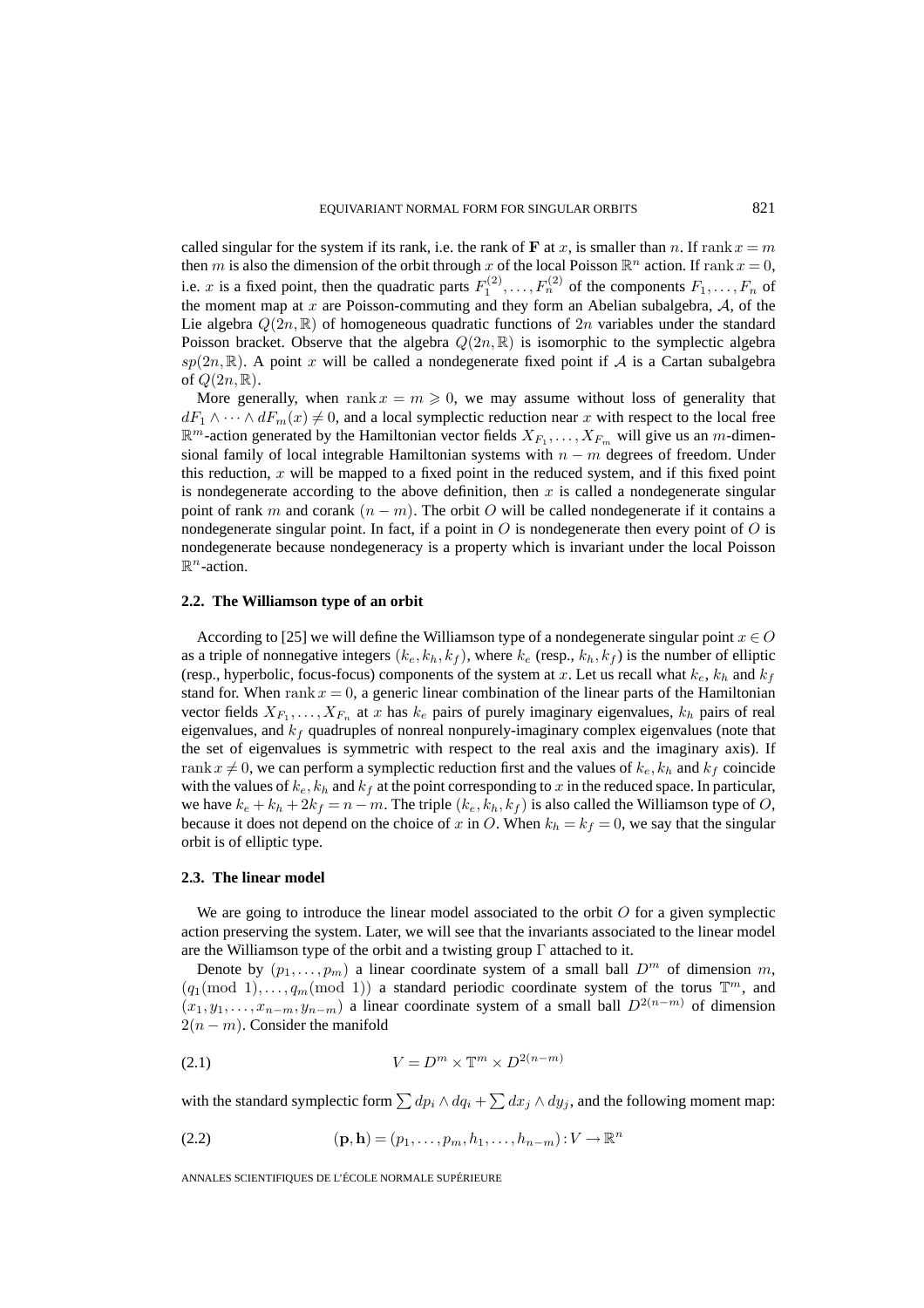where

(2.3)

$$
h_i = x_i^2 + y_i^2 \quad \text{for } 1 \leq i \leq k_e,
$$
  
\n
$$
h_i = x_i y_i \quad \text{for } k_e + 1 \leq i \leq k_e + k_h,
$$
  
\n
$$
h_i = x_i y_{i+1} - x_{i+1} y_i \quad \text{and}
$$
  
\n
$$
h_{i+1} = x_i y_i + x_{i+1} y_{i+1} \quad \text{for } i = k_e + k_h + 2j - 1, 1 \leq j \leq k_f.
$$

Let  $\Gamma$  be a group with a symplectic action  $\rho(\Gamma)$  on V, which preserves the moment map  $(\mathbf{p}, \mathbf{h})$ . We will say that the action of  $\Gamma$  on V is *linear* if it satisfies the following property:

 $Γ$  *acts on the product*  $V = D<sup>m</sup> × T<sup>m</sup> × D<sup>2(n-m)</sup>$  *componentwise*; *the action of* Γ *on*  $D<sup>m</sup>$  *is trivial, its action on*  $\mathbb{T}^m$  *is by translations (with respect to the coordinate system*  $(q_1,...,q_m)$ *), and its action on*  $D^{2(n-m)}$  *is linear with respect to the coordinate system*  $(x_1, y_1, \ldots, x_{n-m}, y_{n-m}).$ 

Suppose now that Γ is a finite group with a free symplectic action  $\rho(\Gamma)$  on V, which preserves the moment map and which is linear. Then we can form the quotient symplectic manifold  $V/\Gamma$ , with an integrable system on it given by the same moment map as above:

(2.4) 
$$
(\mathbf{p}, \mathbf{h}) = (p_1, \dots, p_m, h_1, \dots, h_{n-m}): V/\Gamma \to \mathbb{R}^n.
$$

The set  $\{p_i = x_i = y_i = 0\} \subset V/\Gamma$  is a compact orbit of Williamson type  $(k_e, k_f, k_h)$  of the above system. We will call the above system on  $V/\Gamma$ , together with its associated singular Lagrangian fibration, the linear system (or linear model) of Williamson type  $(k_e, k_f, k_h)$  and twisting group Γ (or more precisely, twisting action  $\rho(\Gamma)$ ). We will also say that it is a direct model if  $\Gamma$  is trivial, and a twisted model if  $\Gamma$  is nontrivial.

A symplectic action of a compact group  $G$  on  $V/\Gamma$  which preserves the moment map  $(p_1,\ldots,p_m, h_1,\ldots, h_{n-m})$  will be called linear if it comes from a linear symplectic action of G on V which commutes with the action of  $\Gamma$ . In our case, let  $\mathcal{G}'$  denote the group of linear symplectic maps which preserve the moment map then this group is abelian and therefore this last condition is automatically satisfied. In fact  $\mathcal{G}'$  is isomorphic to  $\mathbb{T}^m \times G_1 \times G_2 \times G_3$ being  $G_1$  the direct product of  $k_e$  special orthogonal groups  $SO(2,\mathbb{R})$ ,  $G_2$  the direct product of  $k_h$  components of type  $SO(1, 1, \mathbb{R})$  and  $G_3$  the direct product of  $k_f$  components of type  $\mathbb{R} \times SO(2, \mathbb{R})$ , respectively.

Now we can formulate our main result, which is the equivariant symplectic linearization theorem for compact nondegenerate singular orbits of integrable Hamiltonian systems:

THEOREM 2.1. – *Under the above notations and assumptions, there exist a finite group* Γ*, a linear system on the symplectic manifold V*/Γ *given by* (2.1)–(2.4)*, and a smooth Lagrangianfibration-preserving symplectomorphism* φ *from a neighborhood of* O *into* V /Γ*, which sends* O *to the torus*  $\{p_i = x_i = y_i = 0\}$ *. The smooth symplectomorphism*  $\phi$  *can be chosen so that via*  $\phi$ *, the system-preserving action of the compact group* G *near* O *becomes a linear system-preserving action of* G *on* V /Γ*. If the moment map* **F** *is real analytic and the action of* G *near* O *is analytic, then the symplectomorphism*  $\phi$  *can also be chosen to be real analytic. If the system depends smoothly* (*resp., analytically*) *on a local parameter* (*i.e. we have a local family of systems*)*, then* φ *can also be chosen to depend smoothly* (*resp., analytically*) *on that parameter.*

*Remarks*. –

(1) In the case when O is a point and G is trivial, the above theorem is due to Vey [22] in the analytic case, and Eliasson [8,9] in the smooth case. The smooth one-degree-of freedom case is due to Colin de Verdière and Vey [3].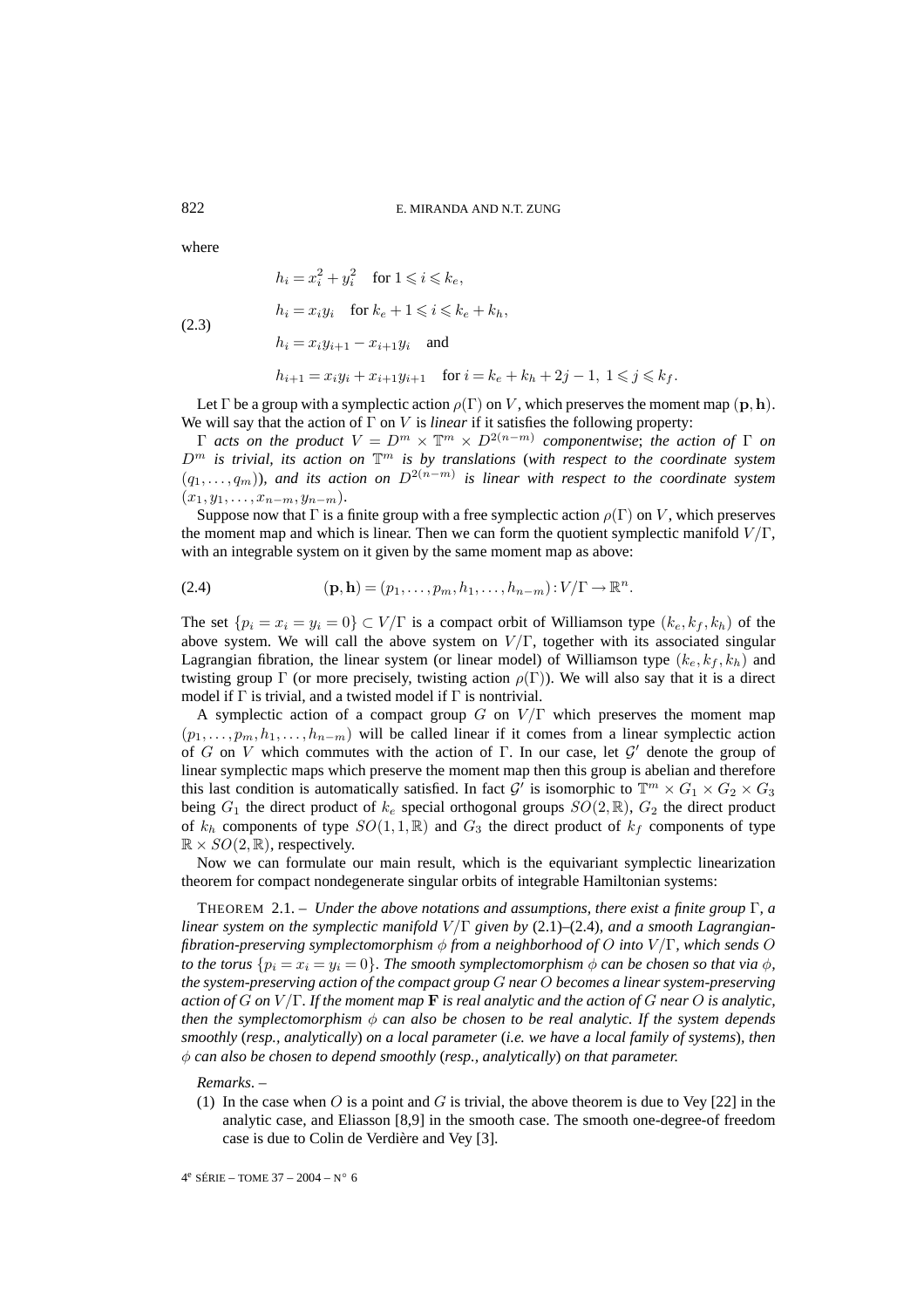- (2) In the case when  $\overline{O}$  is of elliptic type and  $\overline{G}$  is trivial, the above theorem is due to Dufour and Molino [7] and Eliasson [9].
- (3) The analytic case with  $G$  trivial of the above theorem is due to Ito [12].
- (4) The case with  $n = 2, m = 1, O$  of hyperbolic type and G trivial is due to Colin de Verdière and Vũ Ngoc San [4], and Currás-Bosch and the first author [6]. The symplectic uniqueness for the linear twisted hyperbolic case is not completely established in [6]. A complete proof for the twisted hyperbolic case when  $n = 2$  and  $m = 1$  was given by Currás-Bosch in [5]. The general smooth nonelliptic case seems to be new.
- (5) A topological classification for nondegenerate singular fibers of the moment map (which contain nondegenerate singular orbits but are much more complicated in general) was obtained in [25], together with the existence of partial action-angle coordinate systems. However, the problem of classification up to symplectomorphisms of singular orbits or singular fibers was not considered in that paper.
- $(6)$  As it was already pointed out by Colin de Verdière and V $\tilde{u}$  Ngoc San, the above theorem has direct applications in the problem of semiclassical quantization of integrable Hamiltonian systems. Of course, it is also useful for the global study of integrable Hamiltonian systems and their underlying symplectic manifolds.
- (7) As it has been shown by the first author in [19], this theorem has applications in the analogous contact linearization problem for completely integrable systems on contact manifolds.

The rest of the paper is organized as follows: in Section 3 we study the case of a fixed point and give the corresponding  $G$ -equivariant result. As a by-product, we prove that the path component of the identity of the group of symplectomorphisms preserving the system is abelian. In Section 4 we prove the general case. In Appendix A we show that the nondegeneracy condition is not equivalent to the nonresonance condition for smooth systems.

#### **3. The case of a fixed point**

In this section we consider the case when  $O$  is a point and we prove that the symplectic action of G can be linearized symplectically in a fibration-preserving way.

This linearization result can be seen as a generalization of Bochner's linearization theorem [1] in the case the action of the group preserves additional structures: the symplectic form and the fibration. An equivariant Darboux theorem for symplectic actions of compact Lie groups in a neighborhood of a fixed point was proved by Weinstein in [24]. In the case the actions considered are the initial action and the linear action this equivariant Darboux theorem entails a symplectic linearization result in a neighbourhood of a fixed point (see for example [2] and [24]).

We will linearize the action of G using the averaging method of Bochner's linearization. This averaging trick will be applied to fibration-preserving symplectomorphisms which will be presented as time-1-maps of Hamiltonian vector fields.

In order to linearize the action of the compact Lie group in a fibration preserving way we will work with a linear fibration and with the standard symplectic form. The results of Eliasson [8,9] (for smooth systems) and Vey [22] (for real analytic systems) show that there is a fibrationpreserving symplectomorphism from a neighborhood of O in  $(M^{2n}, \omega, \mathbf{F})$  to a neighborhood of the origin of the linear system  $(\mathbb{R}^{2n}, \sum_{i=1}^n dx_i \wedge dy_i, \mathbf{h})$ , where  $\mathbf{h} = (h_1, \ldots, h_n)$  is the quadratic moment map given by formula (2.3). If the compact symmetry group  $G$  in Theorem 2.1 is trivial, then we are done. Suppose now that  $G$  is nontrivial. We can (and will) assume that the singular Lagrangian fibration near O is already linear. We will refer to this Lagrangian fibration as  $\mathcal{F}$ . It remains to linearize the action of  $G$  in such a way that the fibration remains the same. It would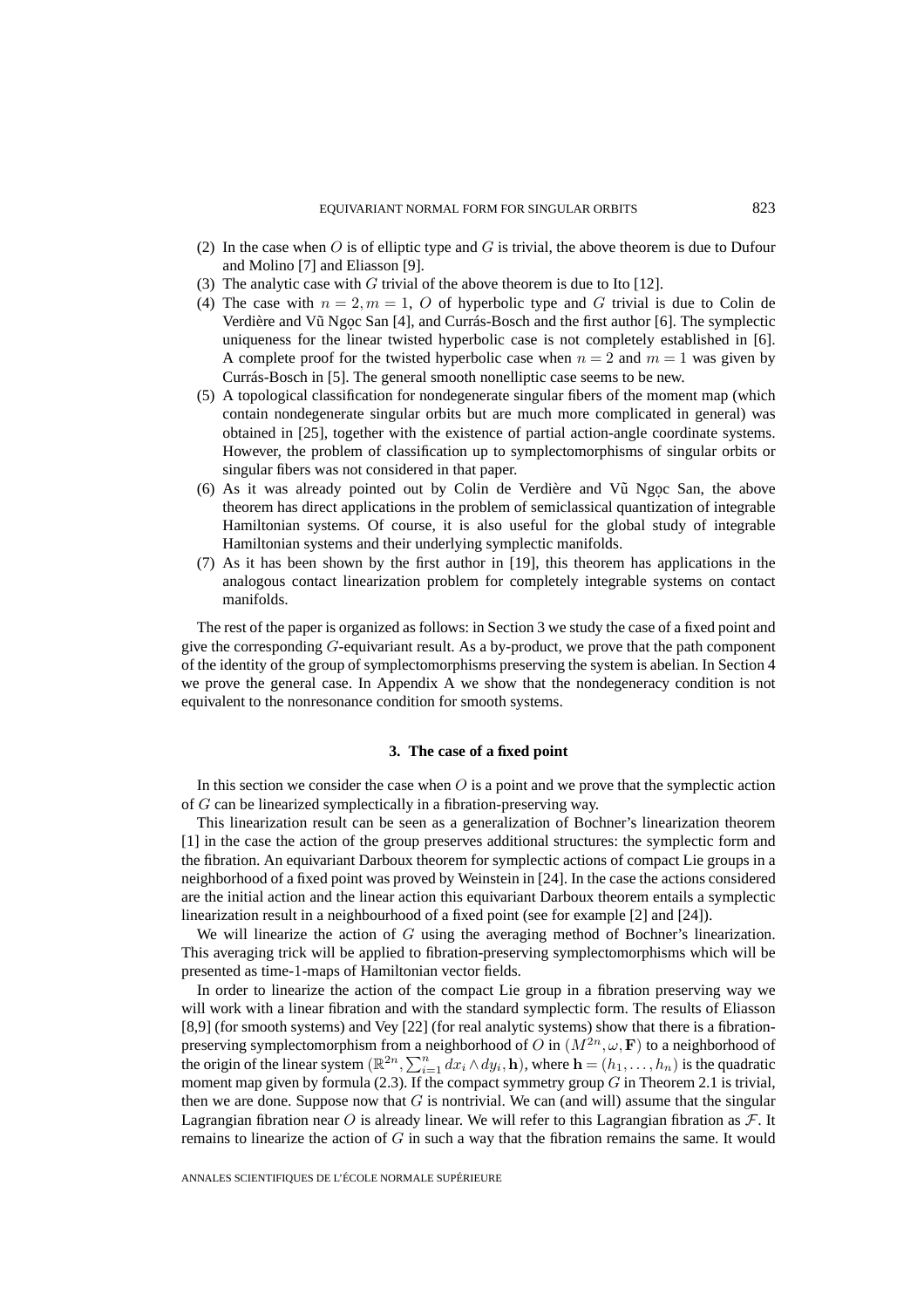be interesting to adapt the proof of Eliasson for actions of compact Lie group but unfortunately some of the steps in his proof do not seem to admit an equivariant version.

Let us fix some notation that we will use throughout the paper. The vector field  $X_{\Psi}$  will stand for a Hamiltonian vector field with associated Hamiltonian function  $\Psi$ . We denote by  $\phi_X^s$  the time-s-map of the vector field X. Let  $\psi$  be a local diffeomorphism  $\psi : (\mathbb{R}^{2n}, 0) \to (\mathbb{R}^{2n}, 0)$ . In the sequel, we will denote by  $\psi^{(1)}$  the linear part of  $\psi$  at 0. That is to say,  $\psi^{(1)}(x) = d_0 \psi(x)$ .

The group G stands for the group of local automorphisms preserving the system,  $G =$  $\{\phi : (\mathbb{R}^{2n}, 0) \to (\mathbb{R}^{2n}, 0)$ , such that  $\phi^*(\omega) = \omega$ ,  $\mathbf{h} \circ \phi = \mathbf{h}\}$ , and  $\mathcal{G}_0$  stands for the path-component of the identity of  $G$ . We denote by  $g$  the Lie algebra of germs of Hamiltonian vector fields tangent to the fibration  $\mathcal{F}$ .

The subgroup of linear transformations contained in  $G$  is denoted by  $G'$ . As we have observed in the introduction  $\mathcal{G}'$  is abelian.

The goal of this section is to prove a local linearization result (Proposition 3.6) for a given smooth action of a compact Lie group  $G$ . In order to prove this result we will have to show that given any local automorphism  $\psi \in \mathcal{G}$  then  $\psi^{(1)} \circ \psi^{-1}$  can be presented as the time-1-flow of a Hamiltonian vector field as it is shown in Corollary 3.4.

As we will see this is, in fact, a consequence of Theorem 3.2 which shows that the exponential mapping  $\exp : \mathfrak{g} \to \mathcal{G}_0$  determined by the time-1-flow of a vector field  $X \in \mathfrak{g}$  is a surjective group homomorphism.

Before stating this theorem we need the following sublemma.

SUBLEMMA 3.1. – *The Lie algebra*  $\mathfrak g$  *is abelian and for any pair of vector fields*  $X_{G_1}$  *and* X<sup>G</sup><sup>2</sup> *contained in* g *the following formula holds*

$$
\phi^s_{X_{G_1}+X_{G_2}}=\phi^s_{X_{G_1}}\circ \phi^s_{X_{G_2}}.
$$

*Proof.* – Let  $X_{G_1}$  and  $X_{G_2}$  be two vector fields in g. Since  $\{G_1, G_2\} = \omega(X_{G_1}, X_{G_2})$  and  $X_{G_1}$  and  $X_{G_2}$  are tangent to the Lagrangian fibration  $\mathcal F$  then  $\{G_1, G_2\}_L = 0$  for any regular fiber L of F. On the other hand, since the set of regular fibers is dense and  $X_{G_1}$  and  $X_{G_2}$  are also tangent along the singular fibers, the bracket  ${G_1, G_2}$  vanishes everywhere.

This implies in turn that  $[X_{G_1}, X_{G_2}] = 0$  and the Lie algebra g is abelian. Therefore the flows associated to  $X_{G_1}$  and  $X_{G_2}$  commute. As a consequence  $\alpha_s = \phi_{X_{G_1}}^s \circ \phi_{X_{G_2}}^s$  is a one-parameter subgroup.

A simple computation shows that its infinitesimal generator is  $X_{G_1} + X_{G_2}$  and this ends the proof of the sublemma.  $\square$ 

Observe that given a vector field  $X_G$  in g, its time-s-flow  $\phi_{X_G}^s$  preserves the moment map **h** because  $X_G$  is tangent to F. It also preserves the symplectic form since it is the flow of a Hamiltonian vector field. Finally since the vector field  $X_G$  vanishes at the origin the mapping  $\phi_{X_G}^s$  fixes the origin. Therefore,  $\phi_{X_G}^s$  is contained in G. In fact it is contained in  $\mathcal{G}_0$  since  $\phi_{X_G}^0 = \mathrm{Id}.$ 

We denote by  $\exp \colon \mathfrak{g} \to \mathcal{G}_0$  the exponential mapping defined by  $\exp(X_G) := \phi_{X_G}^1$  for any  $X_G \in \mathfrak{g}$ . We can now state and prove the first theorem of this section.

THEOREM 3.2. – *The exponential*  $\exp: \mathfrak{g} \to \mathcal{G}_0$  *is a surjective group homomorphism, and moreover there is an explicit right inverse given by*

$$
\phi \in \mathcal{G}_0 \mapsto \int\limits_0^1 X_t \, dt \in \mathfrak{g},
$$

4<sup>e</sup> SÉRIE – TOME 37 – 2004 – N° 6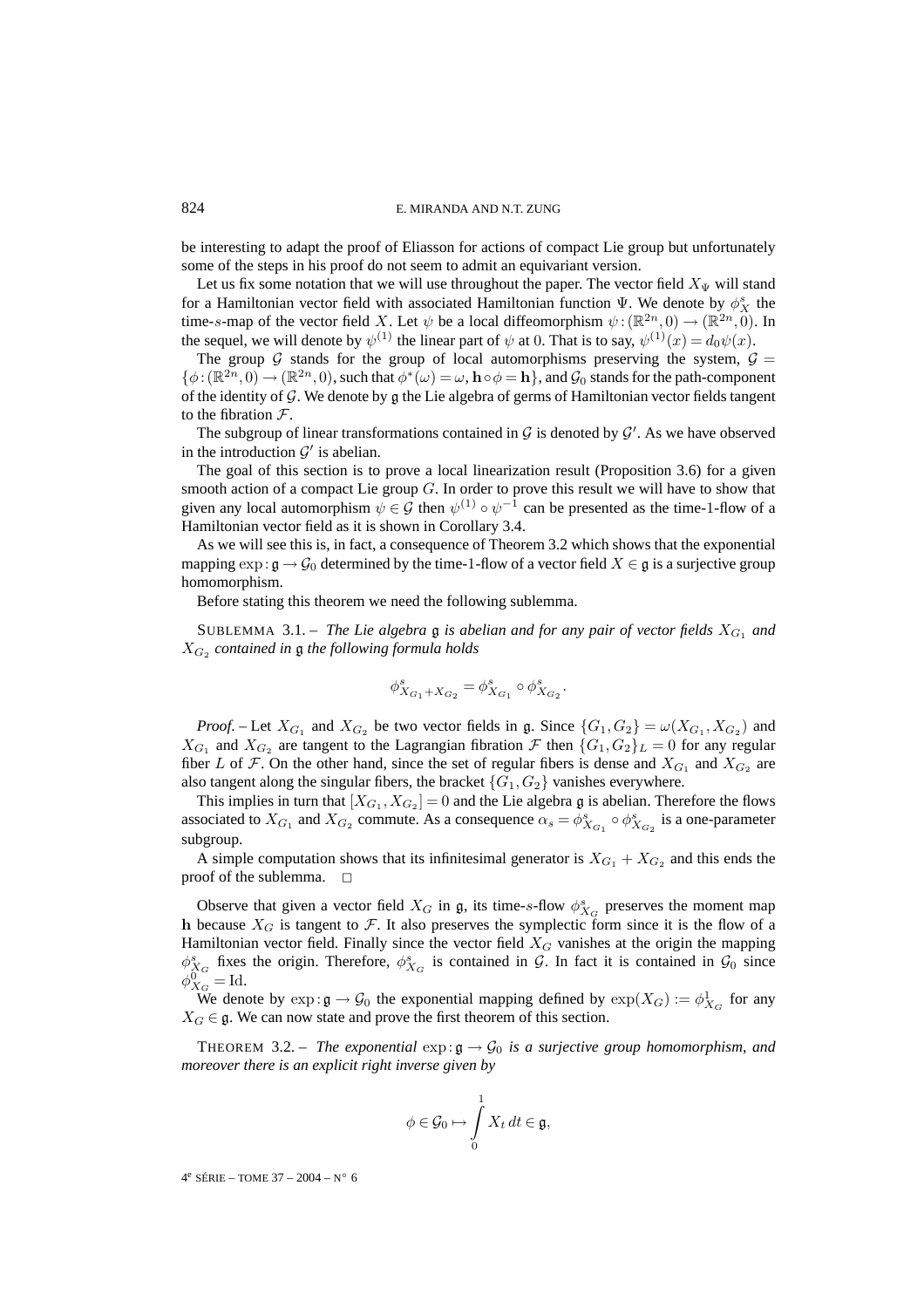*where*  $X_t \in \mathfrak{g}$  *is defined by* 

$$
X_t(R_t) = \frac{dR_t}{dt}
$$

*for any*  $C^1$  *path*  $R_t$  *contained in*  $\mathcal{G}_0$  *connecting the identity to*  $\phi$ *.* 

*Proof.* – The formula proved in Sublemma 3.1 with  $s = 1$  shows that the exponential is a group homomorphism. It remains to show that it is surjective.

Let  $R_s$  be a  $C^1$  path in  $\mathcal{G}_0$  such that  $R_0 = \text{Id}$  and  $R_1 = \phi$  for a given  $\phi \in \mathcal{G}_0$ .

We define the time-dependent vector field  $X_t$  by the following formula:

$$
X_t(R_t) = \frac{dR_t}{dt}.
$$

Observe that  $X_t$  is tangent to the fibration  $\mathcal F$  for any t contained in [0,1] because the diffeomorphism  $R_t$  preserves the fibration  $\mathcal{F}, \forall t$ . On the other hand since  $R_t$  is a symplectomorphism for any  $t$ , the vector field  $X_t$  is locally Hamiltonian. Since the symplectic manifold considered is a neighbourhood  $U$  of the origin the vector field is indeed Hamiltonian. Thus,  $X_t$  is contained in the Lie algebra g.

Now consider  $Y_t = \int_0^t X_r dr$ . This vector field is also contained in  $\mathfrak{g}$ .

We will show that  $\exp Y_t = R_t$  for any  $t \in [0, 1]$ . Particularizing  $t = 1$ , this shows that  $\exp Y_1 = R_1 = \phi$  and therefore the mapping of the statement is an explicit right inverse of the exponential mapping and the exponential is surjective.

In order to show the equality  $\exp Y_t = R_t, t \in [0, 1]$ . We will show that it satisfies the same nonautonomous differential equation

$$
X_t(\exp Y_t) = \frac{d(\exp Y_t)}{dt}
$$

and this will imply  $\exp Y_t = R_t, t \in [0, 1]$ , since the initial conditions are the same.

In fact, we will prove that

$$
(3.1)\t\t\t\t sX_t(\phi_{Y_t}^s) = \frac{d\phi_{Y_t}^s}{dt}
$$

which leads to the desired result when  $s = 1$  since by definition  $\phi_{Y_t}^1 = \exp Y_t$ .

Observe that the formula we want to prove is equivalent to the fact that the vector field  $sX_t$  is tangent to the curve  $\phi_{Y_{t+u}}^s \circ (\phi_{Y_t}^s)^{-1}$  at any point p. Therefore, we can write formula (3.1) as

$$
sX_t = \frac{d}{du}|_{u=0} (\phi^s_{Y_{t+u}} (\phi^s_{Y_t})^{-1}).
$$

After differentiation with respect to s the formula we want to prove becomes:

(3.2) 
$$
X_t = \frac{d}{ds} \frac{d}{du}|_{u=0} \left( \phi_{Y_{t+u}}^s (\phi_{Y_t}^s)^{-1} \right).
$$

We will first compute

$$
\frac{d}{ds} \left( \phi_{Y_{t+u}}^s (\phi_{Y_t}^s)^{-1} \right).
$$

According to Sublemma 3.1 the Lie algebra g is abelian and we may write

$$
\left( \phi_{Y_{t+u}}^s (\phi_{Y_t}^s)^{-1} \right) = \phi_{Y_{t+u} - Y_t}^s.
$$

ANNALES SCIENTIFIQUES DE L'ÉCOLE NORMALE SUPÉRIEURE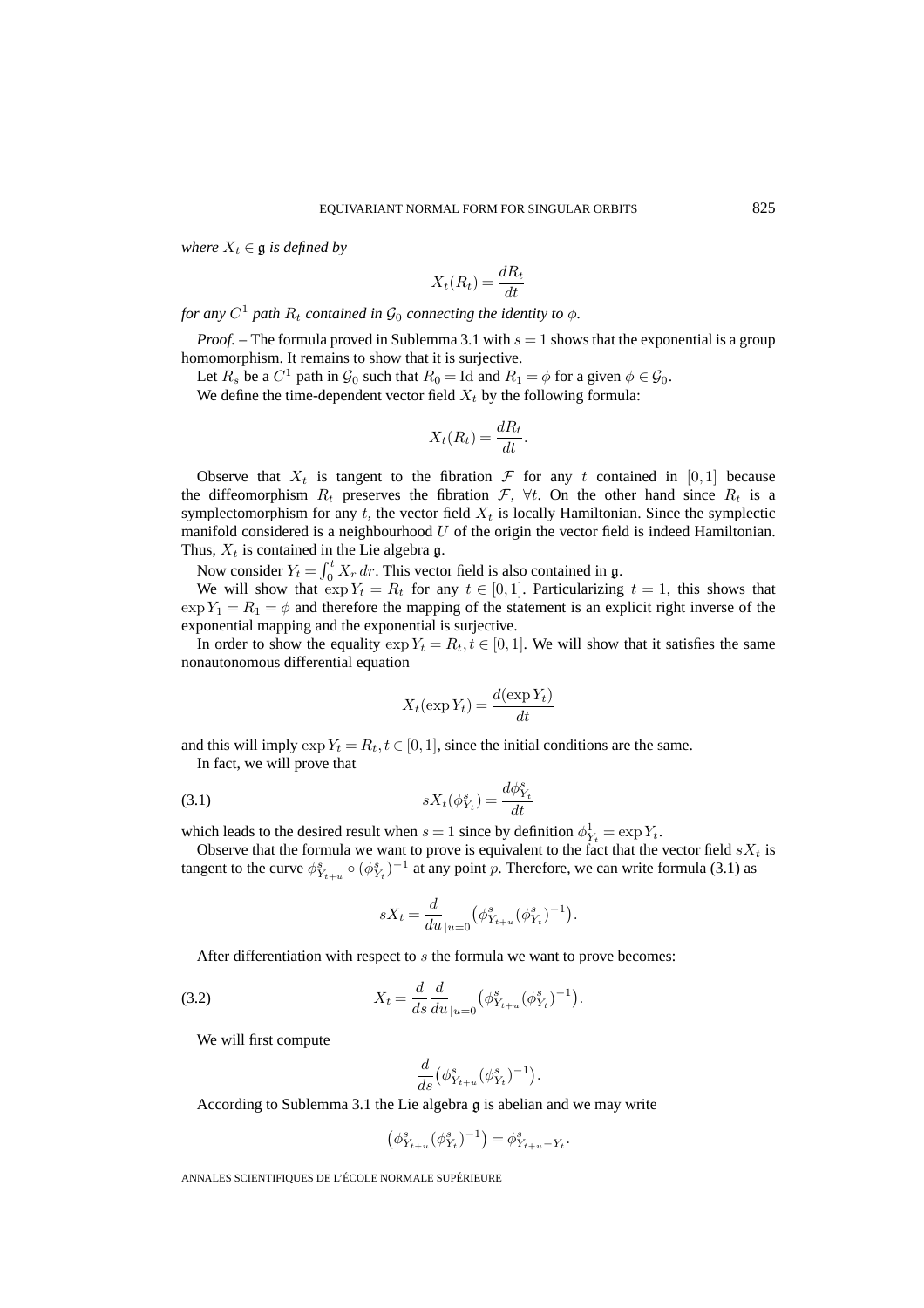Observe that  $Y_{t+u} - Y_t = \int_t^{t+u} X_r dr$ . On the one hand using the definition of flow

$$
\frac{d}{ds}(\phi_{Y_{t+u}}^s(\phi_{Y_t}^s)^{-1}) = \frac{d}{ds}(\phi_{\int_t^{t+u} X_r dr}) = \int_t^{t+u} X_r dr ;
$$

on the other hand, since

(3.3) 
$$
\lim_{u \to 0} \frac{\int_t^{t+u} X_r dr - u X_t}{u} = 0,
$$

we can write  $\int_{t}^{t+u} X_r dr = uX_t + o(u)$ , uniformly in t. Therefore,

(3.4) 
$$
\frac{d}{ds}(\phi_{Y_{t+u}}^s(\phi_{Y_t}^s)^{-1}) = uX_t + o(u).
$$

Finally differentiating in u and particularizing  $u = 0$  we obtain

$$
\frac{d}{du}\frac{d}{ds}_{|u=0}(\phi_{Y_{t+u}}^s(\phi_{Y_t}^s)^{-1})_{|u=0} = X_t.
$$

This proves formula (3.2) and this ends the proof of the theorem.  $\Box$ 

*Remark*. – Observe that this exponential mapping is not always injective. Since a vector field  $X \in \mathfrak{g}$  is a Hamiltonian vector field tangent to F, its Hamiltonian function is a first integral of the system given by **h**. Therefore  $X = X_{\phi(h_1,...,h_n)}$  when restricted to each connected component of the regular set of **h**. Bearing this in mind, it is easy to see that the exponential is injective if there are only hyperbolic components (Williamson type  $(0, n, 0)$ ). If there are elliptic or focus-focus components any vector field of type  $X = X_{2\pi k h_i}$ ,  $k \in \mathbb{Z}$  (with  $h_i$  standing for an elliptic function or for a function  $h_i$  in a focus-focus pair  $h_i$ ,  $h_{i+1}$ ) is contained in the kernel of the exponential. In fact, the kernel is generated by these vector fields. In particular, this guarantees that exp is always locally injective.

The theorem above has direct applications to the linearization problem posed at the beginning of this section but it also tells us that  $\mathcal{G}_0$  is abelian.

COROLLARY 3.3. – *The group*  $\mathcal{G}_0$  *is abelian.* 

*Proof.* – According to Theorem 3.2, the exponential mapping is a surjective morphism of groups and according to Sublemma 3.1 the Lie algebra  $\mathfrak g$  is abelian. This implies that  $\mathcal G_0$  is abelian.

*Remarks*. –

(1) One could also check that  $\mathcal{G}_0$  is abelian using the following: Observe that it is enough to check that any two diffeomorphisms  $\phi_1$  and  $\phi_2$  in  $\mathcal{G}_0$  commute on an open dense set. We consider the dense set  $\Omega$  determined by the regular points of the fibration. Now consider the submanifold  $L_{(\delta_1,...,\delta_n)} = \{(x_1,y_1,...,x_n,y_n), x_i = \delta_i y_i, \forall i\}$  with  $\delta_i \in \{-1, +1\}$ . It is a Lagrangian submanifold. In the case there are no hyperbolic components, taking  $\delta_i = 1$  and  $\delta_{i+1} = -1$  for the focus-focus pairs  $h_i$  and  $h_{i+1}$ , the submanifold  $L_{(\delta_1,...,\delta_n)}$  is transversal to the regular Lagrangian fibration induced by **F** on Ω. So we may apply a result of Weinstein [23] which ensures that the foliation is symplectomorphic in a neighborhood of L to the foliation by fibers in  $T^*(L)$  endowed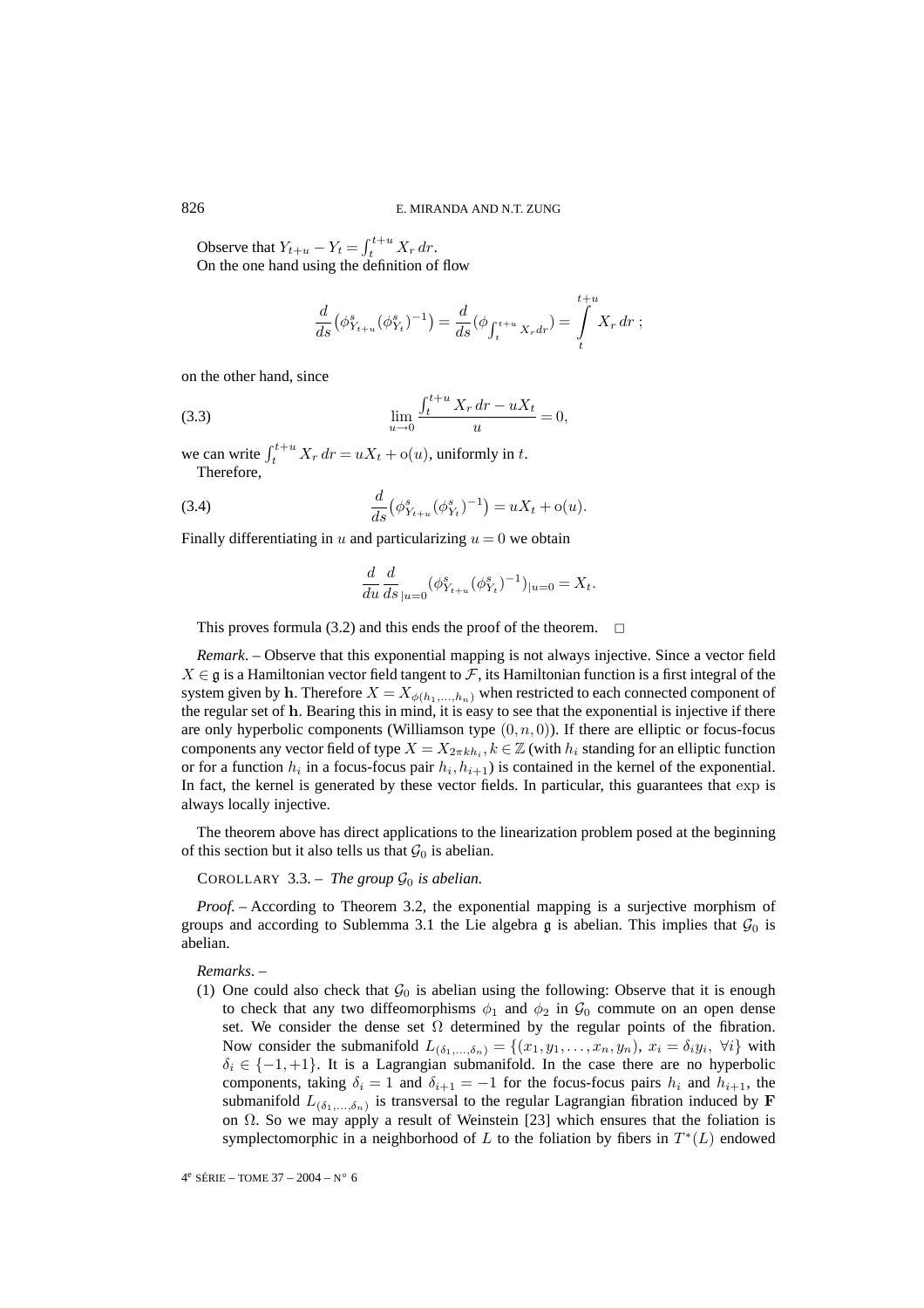with the Liouville symplectic structure. In this way we may assume that the symplectic form is  $\omega = \sum_i dp_i \wedge dq_i$  being  $q_i$  coordinates on L. The fibration is then determined by  $\mathbf{F} = (q_1, \ldots, q_n)$ . Now any diffeomorphism lying in G can be written in the form  $\phi(q_1,\ldots,q_n,p_1,\ldots,p_n)=(q_1,\ldots,q_n,p_1+\alpha_1(q),\ldots,p_n+\alpha_n(q))$  for certain smooth functions  $\alpha_i$ . Clearly any two diffeomorphisms of this form commute and therefore this proves that  $\mathcal{G}_0$  is abelian. In the case there are hyperbolic components since  $\phi_1$  and  $\phi_2$ leave each orthant invariant. In each orthant we may consider an appropriate choice of  $\delta_i$ for hyperbolic functions  $h_i$  such that  $L_{(\delta_1,...,\delta_n)}$  is a transversal Lagrangian submanifold to the fibration restricted to this orthant. And we may repeat the argument above for  $F$ restricted to each orthant to conclude that  $\mathcal{G}_0$  is abelian.

As observed by Weinstein in [23], the study of local symplectomorphism preserving the foliation by fibers in  $T^*(L)$  has relevance in the study of lagrangian-foliated symplectic manifolds.

(2) Although  $G$  is also abelian for analytical systems, it is not always abelian if we consider smooth systems as the following example shows:

Consider  $n = 1$  and  $h = xy$ . Let  $\psi$  be the smooth function:

$$
\psi(x,y) = \begin{cases} e^{-1/(xy)^2}, & x \geq 0, \\ 2e^{-1/(xy)^2}, & x \leq 0, \end{cases}
$$

and let  $\phi$  be the time-1-map of  $X_{\psi}$ . Then  $\phi$  does not commute with the involution  $I(x, y) = (-x, -y).$ 

Another interesting consequence of Theorem 3.2 is the following result about the local automorphisms of the linear integrable system  $(\mathbb{R}^{2n}, \sum_{i=1}^{n} dx_i \wedge dy_i, \mathbf{h})$ .

COROLLARY 3.4. – *Suppose that*  $\psi$ :  $(\mathbb{R}^{2n},0) \to (\mathbb{R}^{2n},0)$  *is a local symplectic diffeomorphism of*  $\mathbb{R}^{2n}$  *which preserves the quadratic moment map*  $\mathbf{h} = (h_1, \ldots, h_n)$ *. Then,* 

- (1) *The linear part*  $\psi^{(1)}$  *is also a system-preserving symplectomorphism.*
- (2) *There is a vector field contained in*  $\mathfrak g$  *such that its time-1-map is*  $\psi^{(1)} \circ \psi^{-1}$ *. Moreover, for each vector field* X *fulfilling this condition there is a unique local smooth function*  $\Psi: (\mathbb{R}^{2n}, 0) \to \mathbb{R}$  *vanishing at* 0 *which is a first integral for the linear system given by* **h** *and such that*  $X = X_{\Psi}$ *. If*  $\psi$  *is real analytic then*  $\Psi$  *is also real analytic.*

*Proof.* – We are going to construct a path connecting  $\psi$  to  $\psi^{(1)}$  contained in

$$
\mathcal{G} = \{ \phi : (\mathbb{R}^{2n}, 0) \to (\mathbb{R}^{2n}, 0), \text{ such that } \phi^*(\omega) = \omega, \text{ } \mathbf{h} \circ \phi = \mathbf{h} \}.
$$

Given a map  $\psi \in \mathcal{G}$ , we consider

$$
S_t^{\psi}(x) = \begin{cases} \frac{\psi \circ g_t}{t}(x), & t \in (0,2], \\ \psi^{(1)}(x), & t = 0, \end{cases}
$$

being  $g_t$  the homothety  $g_t(x_1,...,x_n) = t(x_1,...,x_n)$ .

Observe that in case  $\psi$  is smooth, this mapping  $S_t^{\psi}$  is smooth and depends smoothly on t. In case  $\psi$  is real analytic, the corresponding  $S_t^{\psi}$  is also real analytic and depends analytically on t.

First let us check that  $h \circ S_t^{\psi} = h$  when  $t \neq 0$ . We do it component-wise.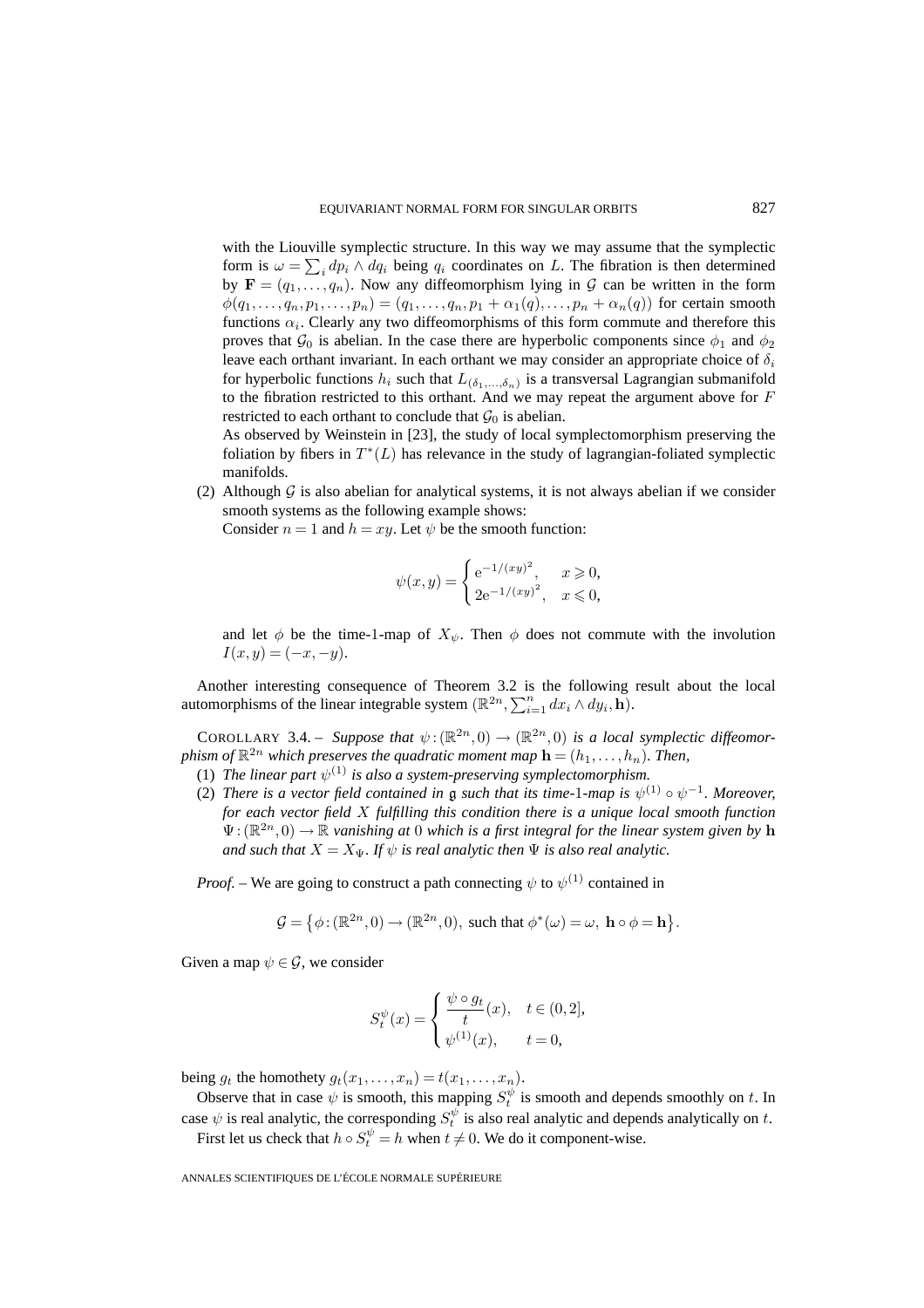Let  $x = (x_1, \ldots, x_n)$ , then

$$
h_j \circ \left(\frac{\psi \circ g_t}{t}\right)(x) = \frac{(h_j \circ \psi \circ g_t)(x)}{t^2} = \frac{h_j \circ g_t(x)}{t^2} = h_j(x),
$$

where in the first and the last equalities we have used the fact that each component  $h_j$  of the moment map h is a quadratic polynomial whereas the condition  $h \circ \psi = h$  yields the second equality.

Now we check that  $(S_t^{\psi})^*(\omega) = \omega$  when  $t \neq 0$ . Since  $\omega = \sum dx_i \wedge dy_i$ , then  $g_t^*(\omega) = t^2 \omega$ . But since  $\psi$  preserves  $\omega$  then

$$
(S_t^{\psi})^*(\omega) = \left(\frac{\psi \circ g_t}{t}\right)^* \omega = \omega
$$

when  $t \neq 0$ .

So far we have checked the conditions  $h \circ S_t^{\psi} = h$  and  $(S_t^{\psi})^*(\omega) = \omega$  when  $t \neq 0$  but since  $S_t^{\psi}$  depends smoothly on t we also have that  $h \circ S_0^{\psi} = h$  and  $(S_0^{\psi})^*(\omega) = \omega$ . So, in particular, we obtain that  $S_0^{\psi} = \psi^{(1)}$  preserves the moment map and the symplectic structure and therefore  $\psi^{(1)}$  is also contained in G. This proves the first statement of the corollary.

In order to prove the second statement we only need to show that  $\psi^{(1)} \circ \psi^{-1}$  is contained in  $\mathcal{G}_0$ . Then, we can apply Theorem 3.2 to conclude.

Consider

$$
R_t = \psi^{(1)} \circ S_t^{(\psi^{-1})}
$$

with  $t \in [0, 1]$ , this path connects the identity to  $\psi^{(1)} \circ \psi^{-1}$  and is contained in  $\mathcal{G}_0$ .

Then the formula of Theorem 3.2 applied to this path provides a vector field  $X$  whose time-1-map is  $\psi^{(1)} \circ \psi^{-1}$  and there exists a unique Hamiltonian function  $\Psi$  vanishing at 0 such that  $X_{\Psi} = X$ . Since the vector field  $X_{\Psi}$  is tangent to the foliation then  $\{\Psi, h_i\} = 0, \forall i$ , in other words,  $\Psi$  is a first integral of the system.  $\Box$ 

In the case the action of  $G$  depends on parameters we have a parametric version of Corollary 3.4.

COROLLARY 3.5. – Let  $D_p$  stand for a disk centered at 0 in the parameters  $p_1, \ldots, p_m$ . *We denote by*  $\mathbf{p} = (p_1, \ldots, p_m)$ *. Assume that*  $\psi_{\mathbf{p}} : (\mathbb{R}^{2n}, 0) \to (\mathbb{R}^{2n}, 0)$  *is a local symplectic diffeomorphism of* R2<sup>n</sup> *which preserves the quadratic moment map* **h** *and which depends smoothly on the parameters* **p***. Then there is a local smooth function*  $\Psi_{\bf p}$  :  $(\mathbb{R}^{2n},0) \to \mathbb{R}$  *vanishing at* 0 *depending smoothly on* **p** *which is a first integral for the linear system given by* **h** *and such* that  $\psi_0^{(1)} \circ \psi_P^{-1}$  is the time-1 map of the Hamiltonian vector field  $X_{\Psi_P}$  of  $\Psi_P$ *. If*  $\psi_P$  is real *analytic and depends analytically on the parameters then*  $\Psi_{\bf{p}}$  *is also real analytic and depends analytically on the parameters.*

*Proof. –* We will apply again Theorem 3.2. We consider the path

$$
M_t = \psi_0^{(1)} \circ (\psi_{g_t(\mathbf{p})})^{-1},
$$

where  $g_t(p)=(tp_1,\ldots, tp_m)$ . This path is smooth (resp. analytic) if  $\psi$  is smooth (resp. analytic) and depends analytically on t and is contained in  $\mathcal{G}_0$ . Because of Theorem 3.2 we can associate a Hamiltonian vector field  $X_{\Psi_p}$  to this path such that its time-1-map coincides with  $\psi_0^{(1)} \circ (\psi_p)^{-1}$ . By construction, this function  $\Psi_p$  is smooth (or real analytic) if  $\psi_p$  is smooth (or real analytic) and depends smoothly or analytically on the parameters if  $\psi_{\mathbf{p}}$  does so.  $\Box$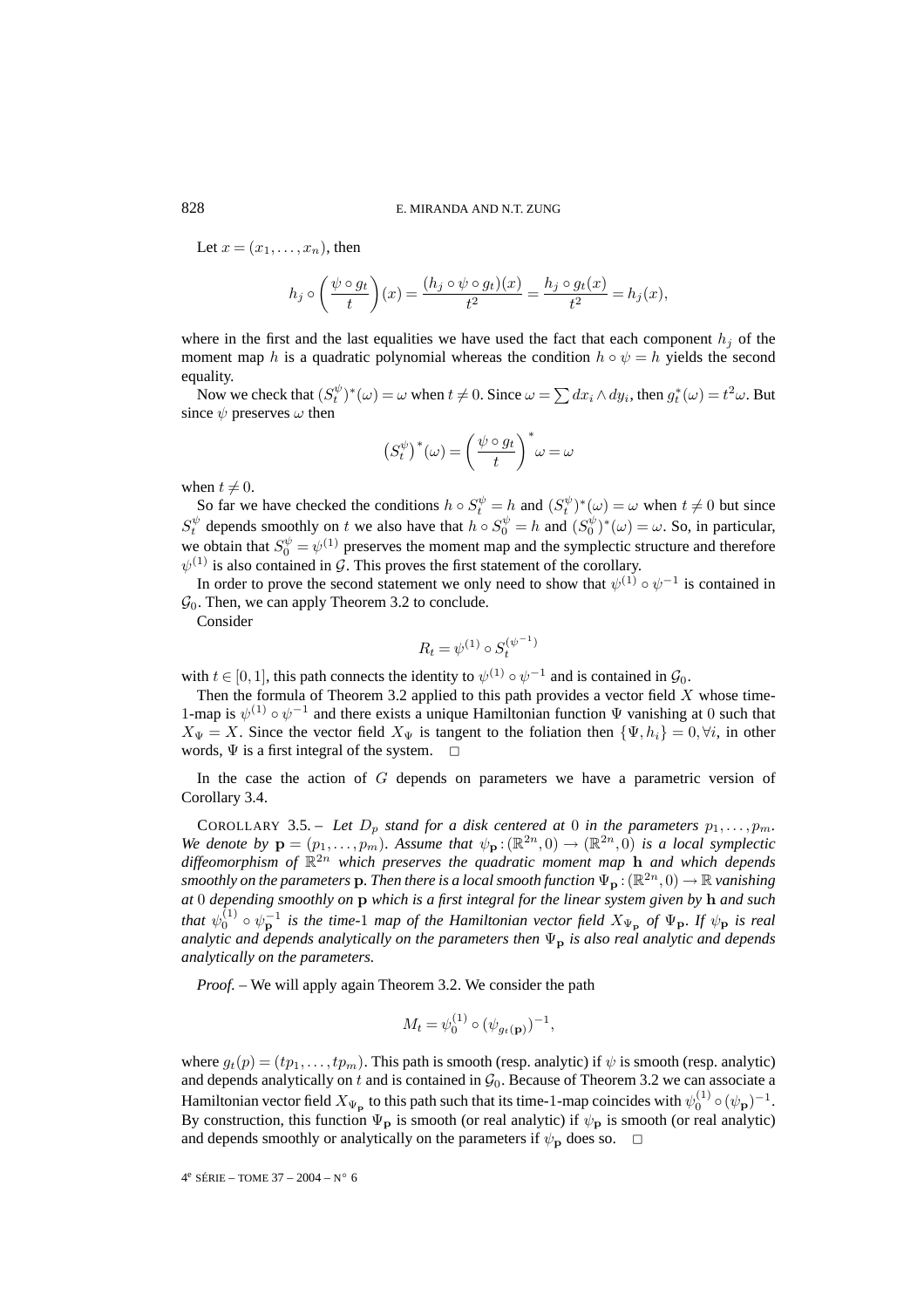After this digression, we will prove our local linearization result. By abuse of language, we will denote the local (a priori nonlinear) action of our compact group G on  $(\mathbb{R}^{2n}, \sum_{i=1}^n dx_i \wedge dy_i, \mathbf{h})$ by  $\rho$ . For each element  $g \in G$ , denote by  $X_{\Psi(g)}$  the Hamiltonian vector field constructed via the formula explicited in Theorem 3.2 applied to the path  $R_t$  explicited in Corollary 3.4. The time-1 map of this vector field is  $\rho(g)^{(1)} \circ \rho(g)^{-1}$  where  $\rho(g)^{(1)}$  denotes the linear part of  $\rho(g)$ . It is clear that this defines a smooth function  $\Psi(g)$ .

Consider the averaging of the family of vector fields  $X_{\Psi(q)}$  over G with respect to the normalized Haar measure  $d\mu$  on G. That is to say

(3.5) 
$$
X_G(x) = \int_G X_{\Psi(g)}(x) d\mu, \quad x \in \mathbb{R}^{2n}.
$$

This vector field is Hamiltonian with Hamiltonian function  $\int_G \Psi(g) d\mu$ . Denote by  $\Phi_G$  the time-1 map of this vector field  $X_G$ .

PROPOSITION 3.6. –  $\Phi_G$  *is a local symplectic coordinate transformation of*  $\mathbb{R}^{2n}$  *which preserves the system*  $(\mathbb{R}^{2n}, \sum_{i=1}^n dx_i \wedge dy_i, \mathbf{h})$  *and under which the action of G becomes linear.* 

*Proof.* – Since  $\Phi_G$  is the time-1 map of vector field contained in g,  $\Phi_G$  is a symplectomorphism preserving the fibration. Therefore it defines a local symplectic variable transformation. Let us check that this transformation linearizes the action of G.

From the definition of  $\Phi_G$  and formula (3.5),

$$
\Phi_G(x) = \phi^1_{X_G}(x) = \int_G \phi^1_{X_{\Psi(g)}}(x) \, d\mu.
$$

But since,  $\phi_{X_{\Psi(g)}}^1 = \rho(g)^{(1)} \circ \rho(g)^{-1}$  we have

$$
\Phi_G(x) = \int_G \rho(g)^{(1)} \circ \rho(g)^{-1}(x) \, d\mu.
$$

We proceed as in the proof of Bochner's linearization theorem [1]

$$
\left(\rho(h)^{(1)} \circ \Phi_G \circ \rho(h)^{-1}\right)(x) = \rho(h)^{(1)} \circ \int\limits_G \left(\rho(g)^{(1)} \circ \rho(g)^{-1}\right) \left(\rho(h)^{-1}(x)\right) d\mu.
$$

Using the linearity of  $\rho(h)^{(1)}$  and the fact that  $\rho$  stands for an action, the expression above can be written as

$$
\int\limits_G (\rho(h)\circ\rho(g))^{(1)}\circ(\rho(h)\circ\rho(g))^{-1}(x)\,d\mu.
$$

Finally this expression equals  $\Phi_G$  due to the left invariance property of averaging and we have proven  $\Phi_G \circ \rho(h) = \rho(h)^{(1)} \circ \Phi_G$  as we wanted.  $\Box$ 

*Remark*. – A fortiori, one can show that any analytic action of a compact Lie group G on  $(\mathbb{R}^{2n}, \sum_{i=1}^n dx_i \wedge dy_i, \mathbf{h})$  must be linear (so no need to linearize). Only in the smooth nonelliptic case the action of  $G$  may be nonlinear. And even in the smooth case, if  $G$  is connected then its action is also automatically linear.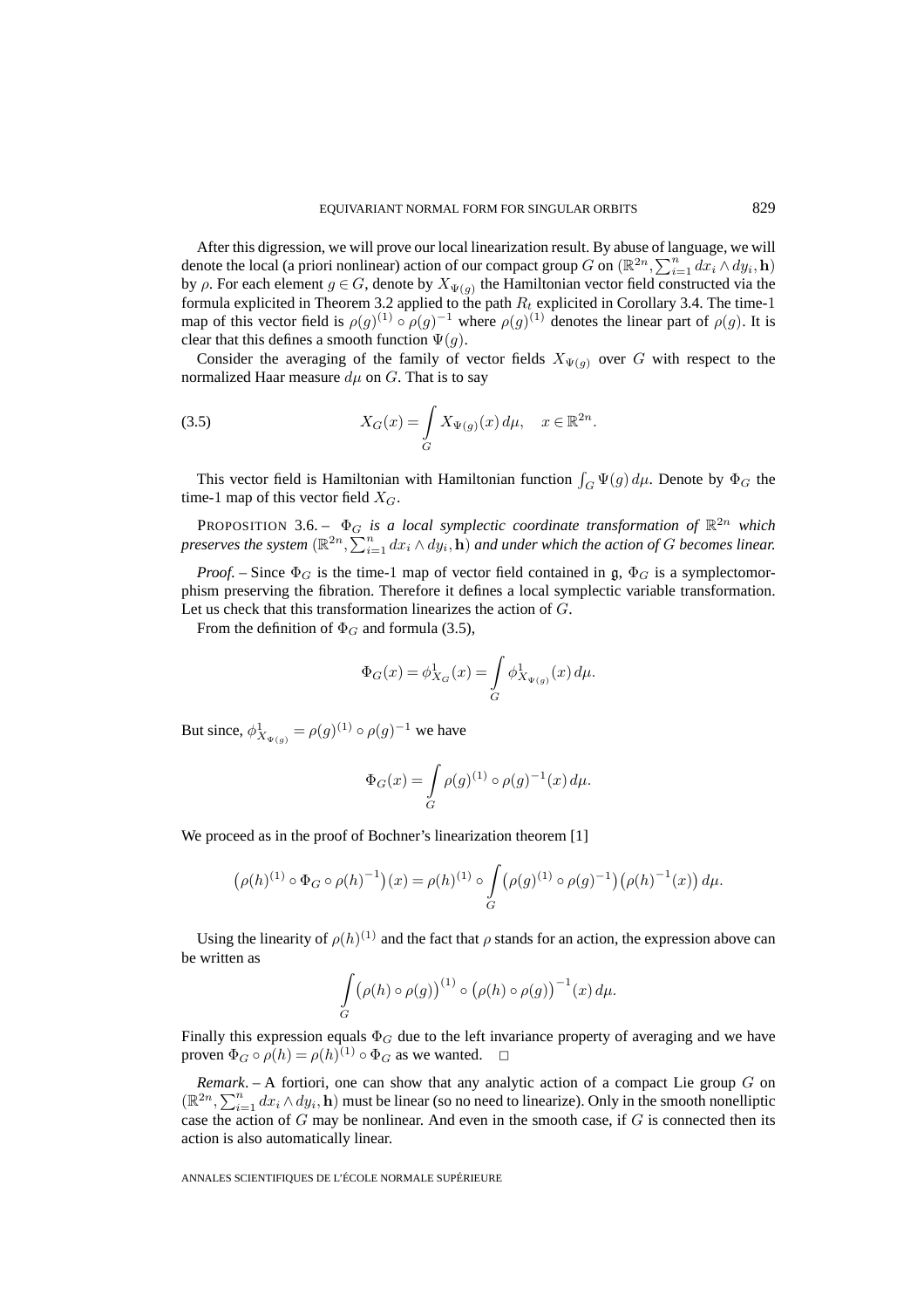In the case the action of G depends on parameters, this proposition and Corollary 3.4 lead to its parametric version.

PROPOSITION 3.7. – *In the case the action*  $\rho_p$  *depends smoothly (resp. analytically) on parameters there exists a local symplectic coordinate transformation of*  $\mathbb{R}^{2n}$ ,  $\Phi_{p}$ *, which preserves the system and which satisfies*

$$
\Phi_{\mathbf{p}} \circ \rho_{\mathbf{p}}(h) = \rho_0(h)^{(1)} \circ \Phi_{\mathbf{p}}.
$$

The proposition above will be a key point in the proof of the linearization in a neighborhood of the orbit.

*Remark*. – In this section we have addressed a linearization problem with a foliation determined by a moment map  $\mathbf{h} = (h_1, \ldots, h_n)$  corresponding to a nondegenerate singularity. Thanks to the smooth linearization result of Eliasson this moment map has very specific component functions  $h_i$  of elliptic, hyperbolic and focus-focus type.

However, some of the results in this section do no use this particularity and remain valid in a more general context. For instance Sublemma 3.1 and Theorem 3.2 hold for a completely integrable system which defines a generically Lagrangian foliation and has the origin as singular point.

Corollaries 3.4 and 3.5 also remain valid if we also assume that the component functions  $h_i$ are homogeneous because the path  $S_t$  also preserves **h** under this condition. In particular, the final linearization results Propositions 3.6 and 3.7 also hold for foliations whose moment map has homogeneous component functions.

#### **4. The general case**

Suppose now that  $\dim O = m > 0$ . For the moment, we will forget about the group G, and try to linearize the system in a nonequivariant way first.

First let us recall the following theorem proved by the second author in [25]:

THEOREM 4.1. – Let  $(U(N), \mathcal{F})$  be a nondegenerate singularity of Williamson type  $(k_e, k_h)$ , k<sup>f</sup> ) *of an integrable Hamiltonian system with* n *degrees of freedom. Then there is a natural Hamiltonian action of a torus*  $\mathbb{T}^{n-k_h-k_f}$  *which preserves the moment map of the integrable Hamiltonian system. This action is unique, up to automorphism of*  $\mathbb{T}^{n-k_h-k_f}$  *and it is free almost everywhere in*  $U(N)$ *.* 

In this theorem  $U(N)$  stands for a neighborhood of a leaf N. If we consider an orbit instead of a leaf of rank m and Williamson type  $(k_e, k_h, k_f)$  we obtain a locally free system-preserving torus  $\mathbb{T}^m$ -action in a neighborhood of the orbit O. In fact, this action can be found by using either Mineur's formula (1.2) or alternatively the flat affine structure on the (local) regular orbits near O of the Poisson  $\mathbb{R}^n$ -action, and the existence of m nonvanishing cycles on these orbits. Let us denote by  $(p_1,...,p_m)$  an m-tuple of action functions near O which generates such a locally-free  $\mathbb{T}^m$ -action, and denote by  $X_1, \ldots, X_m$  the m corresponding periodic (of period 1) Hamiltonian vector fields.

Of course, O is an orbit of the above  $\mathbb{T}^m$ -action. Denote by  $\Gamma$  the isotropy group of the action of  $\mathbb{T}^m$  on O. So  $\Gamma$  is a finite abelian group. There is a normal finite covering  $\widetilde{u(O)}$  of a tubular neighborhood  $U(0)$  of O such that the  $\mathbb{T}^m$ -action on  $U(0)$  can be pulled back to a free  $\mathbb{T}^m$ -action on  $\widetilde{\mathcal{U}(O)}$ . The symplectic form  $\omega$ , the moment map **F** and its corresponding singular Lagrangian fibration, and the action functions  $p_1, \ldots, p_m$  can be pulled back to  $\widetilde{u(0)}$ .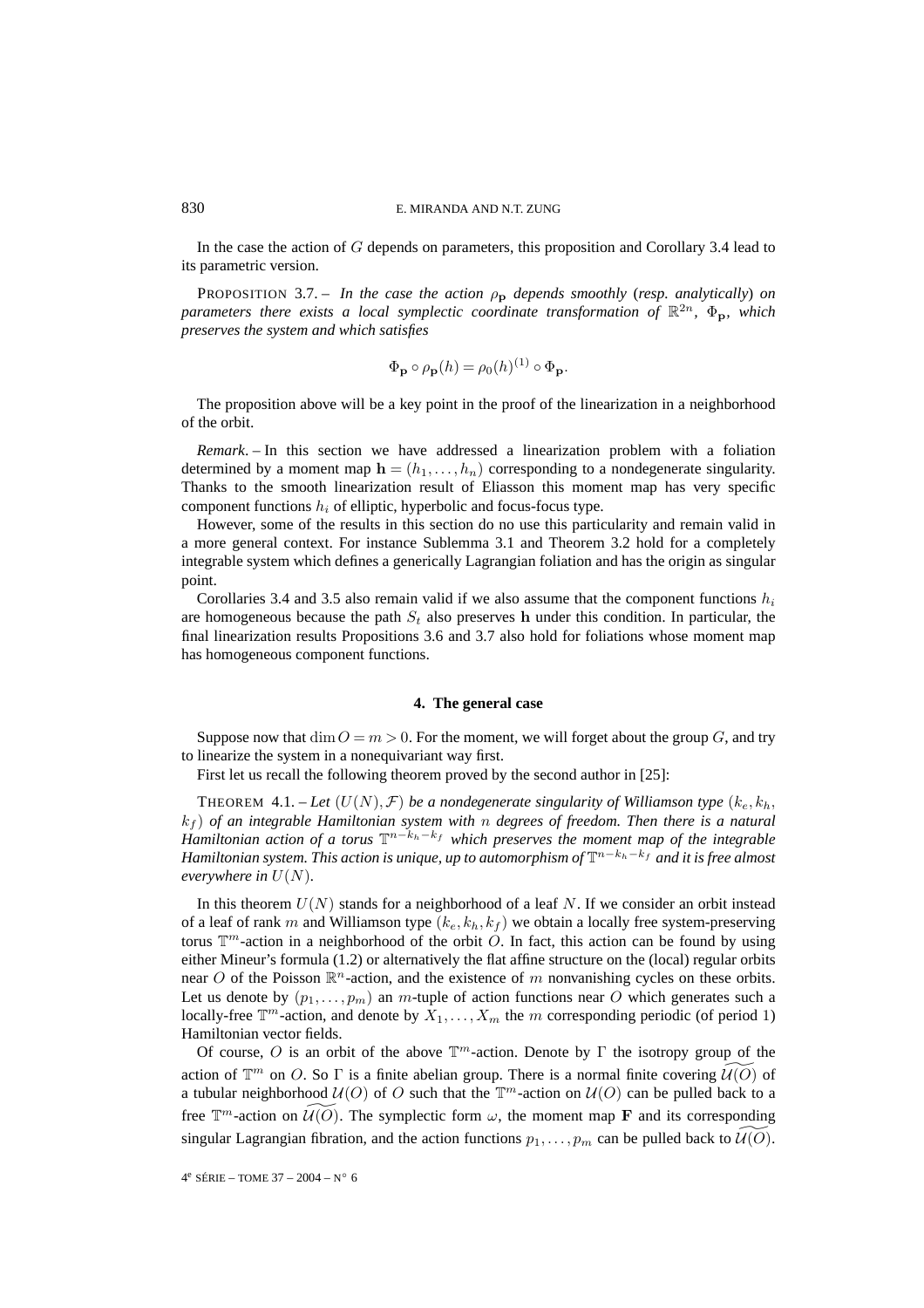We will use  $\tilde{c}$  to denote the pull-back: for example, the pull-back of O is denoted by O, and the pull-back of  $p_1$  is denoted by  $\widetilde{p_1}$ . The free action of  $\Gamma$  on  $\widetilde{U(O)}$  commutes with the free  $\mathbb{T}^m$ -action. By cancelling out the translations (symplectomorphisms given by the  $\mathbb{T}^m$ -action are called translations), we get another action of  $\Gamma$  on  $\widetilde{\mathcal{U}(O)}$  which fixes O. We will denote this latter action by  $\rho'$ .

Take a point  $\tilde{x} \in \tilde{O}$ , a local disk  $\tilde{P}$  of dimension  $(2n - m)$  which intersects  $\tilde{O}$  transversally at  $\widetilde{x}$  and which is preserved by  $\rho'$ . Denote by  $\hat{q}_1, \ldots, \hat{q}_m$  the uniquely defined functions modulo 1 on  $\widetilde{U}(0)$  which vanish on  $\widetilde{P}$  and such that  $\widetilde{X}_i(q_i)=1$ ,  $\widetilde{X}_i(q_j)=0$  if  $i \neq j$ . Then each local disk  $\{\widetilde{p_1} = \text{const}, \ldots, \widetilde{p_m} = \text{const}\}\cap \widetilde{P}$  near  $\widetilde{x}$  has an induced symplectic structure, induced singular Lagrangian fibration of an integrable Hamiltonian system with a nondegenerate fixed point, which is invariant under the action  $\rho'$  of  $\Gamma$ . Applying the result of the previous section, i.e. Theorem 2.1 in the case with a fixed point, compact symmetry group  $\Gamma$ , and parameters  $p_1, \ldots, p_m$ , we can define local functions  $\widetilde{x_1}, \widetilde{y_1}, \ldots, \widetilde{x_{n-m}}, \widetilde{y_{n-m}}$  on  $\widetilde{P}$ , such that they form a local symplectic coordinate system on each local disk  $\{\widetilde{p_1} = \text{const}, \ldots, \widetilde{p_m} = \text{const}\}\cap \widetilde{P}$ , with respect to which the induced Lagrangian fibration is linear and the action  $\rho'$  of  $\Gamma$  is linear. We extend  $\widetilde{x_1}, \widetilde{y_1}, \ldots, \widetilde{x_{n-m}}, \widetilde{y_{n-m}}$  to functions on  $\widetilde{U(0)}$  by making them invariant under the action of  $\mathbb{T}^m$ . Define the following symplectic form on  $\widetilde{\mathcal{U}(O)}$ :

(4.1) 
$$
\widetilde{\omega_1} = \sum \widetilde{dp_i} \wedge d\widetilde{q_i} + \sum d\widetilde{x_i} \wedge d\widetilde{y_i}.
$$

Consider the difference between  $\tilde{\omega}$  and  $\tilde{\omega_1}$ :

LEMMA 4.2. – *There exist functions*  $\widetilde{g}_i$  *in a neighborhood of*  $\widetilde{O}$  *in*  $\widetilde{U(O)}$ *, which are invariant under the*  $\mathbb{T}^m$ -action, and such that

(4.2) 
$$
\widetilde{\omega_1} - \widetilde{\omega} = \sum d\widetilde{p}_i \wedge d\widetilde{g}_i .
$$

*Proof.* – By definition of  $\widetilde{\omega_1}$ , the vector field  $X_i$  is also the Hamiltonian vector field of  $\widetilde{p_i}$  with respect to  $\widetilde{\omega_1}$ . Thus we have  $X_{i\to}(\widetilde{\omega_1} - \widetilde{\omega}) = 0$  and  $X_{i\to}d(\widetilde{\omega_1} - \widetilde{\omega}) = 0$ . In other words,  $\widetilde{\omega_1} - \widetilde{\omega}$  is a basic 2-form with respect to the fibration given by the orbits of the  $\mathbb{T}^m$ -action, i.e. it can be viewed as a 2-form on the  $(2n - m)$ -dimensional space of variables  $(\widetilde{p}_1,\ldots,\widetilde{p_m},\widetilde{x_1},\widetilde{y_1},\ldots,\widetilde{x_{n-m}},\widetilde{y_{n-m}})$ . Moreover, by construction, the restriction of  $\widetilde{\omega_1}$  on each when subspace  $\{\tilde{p}_1 = \text{const}, \ldots, \tilde{p}_m = \text{const}\}$  coincides with the restriction of  $\tilde{\omega}$  on that subspace. Thus we can write

$$
\widetilde{\omega_1}-\widetilde{\omega}=\sum d\widetilde{p_i}\wedge\widetilde{\alpha_i}
$$

where each  $\tilde{\alpha}_i$  is an 1-form in variables  $(\tilde{p}_1, \ldots, \tilde{p}_m, \tilde{x}_1, \tilde{y}_1, \ldots, \tilde{x}_n, \tilde{y}_n, \ldots)$ . We have that  $\sum d\widetilde{p_i} \wedge d\widetilde{\alpha_i} = d\widetilde{\omega_1} - d\widetilde{\omega} = 0$ , which implies that the restriction of  $\widetilde{\alpha_i}$  on each subspace  $\{\widetilde{p_1} = \text{const}, \ldots, \widetilde{p_m} = \text{const}\}\$ is closed (hence exact), so we can write  $\widetilde{\alpha_i}$  as

$$
\widetilde{\alpha_i} = d\widetilde{\beta}_i + \sum \widetilde{c_{ij}} \, d\widetilde{p}_j
$$

where  $\tilde{\beta}_i$  and  $\tilde{c}_{ij}$  are functions of variables  $(\tilde{p}_1,\ldots,\tilde{p}_m,\tilde{x}_1,\tilde{y}_1,\ldots,\tilde{x}_{n-m},\tilde{y}_{n-m})$ . Thus

$$
\widetilde{\omega_1} - \widetilde{\omega} = \sum_{i < j} (\widetilde{c_{ij}} - \widetilde{c_{ji}}) \, d\widetilde{p_i} \wedge d\widetilde{p_j} + \sum d\widetilde{p_i} \wedge d\widetilde{\beta_i}.
$$

ANNALES SCIENTIFIQUES DE L'ÉCOLE NORMALE SUPÉRIEURE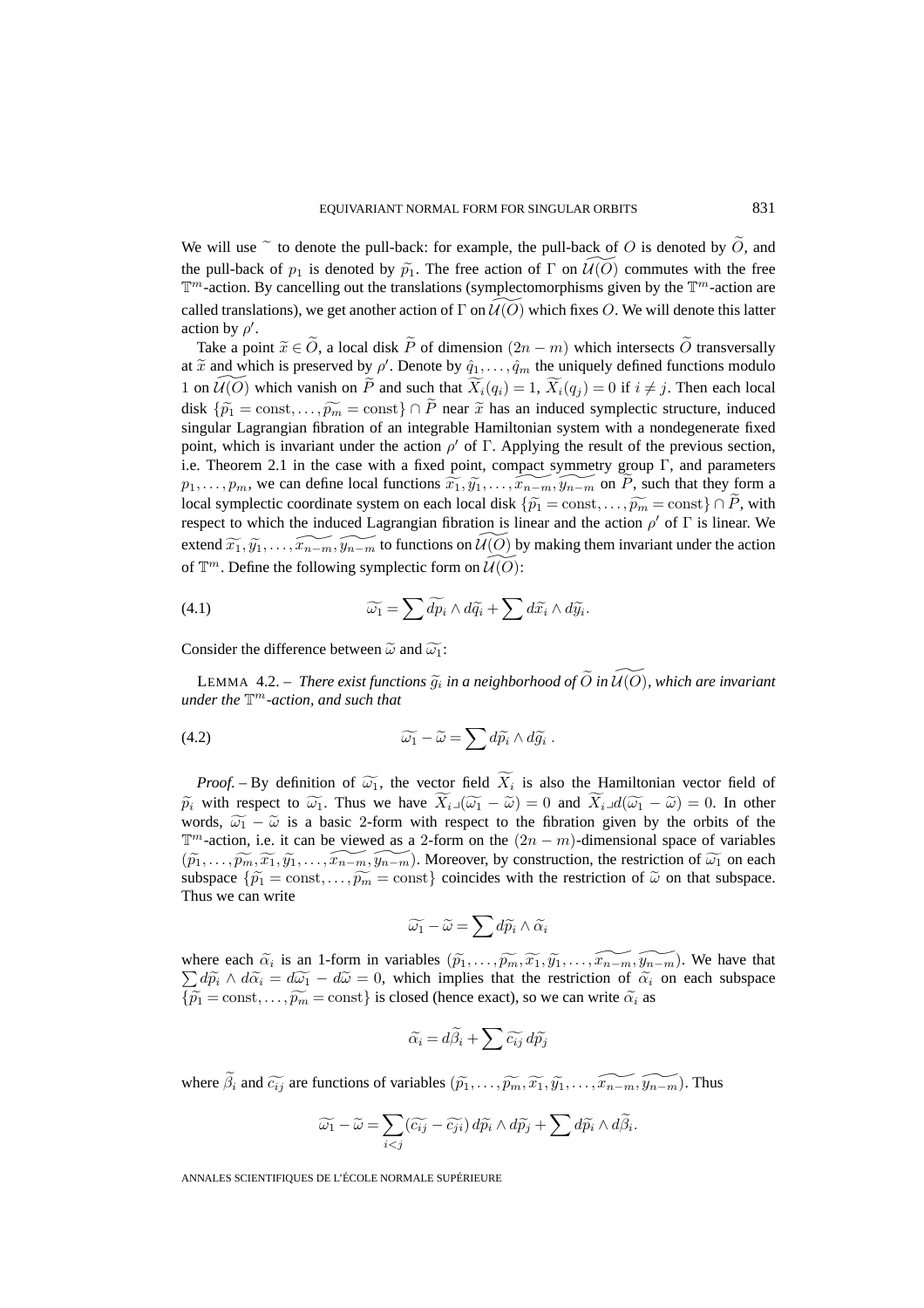Since  $d(\widetilde{\omega_1} - \widetilde{\omega}) = 0$ , the 2-form  $\sum_{i < j} (\widetilde{c_{ij}} - \widetilde{c_{ji}}) d\widetilde{p_i} \wedge d\widetilde{p_j}$  is closed (hence exact), and the functions  $\widetilde{c_{ij}} - \widetilde{c_{ji}}$  are independent of the variables  $(\widetilde{x_1}, \widetilde{y_1}, \ldots, \widetilde{x_{n-m}}, \widetilde{y_{n-m}})$ . Thus we can write

$$
\sum_{i < j} (\widetilde{c_{ij}} - \widetilde{c_{ji}}) \, d\widetilde{p_i} \wedge d\widetilde{p_j} = d\bigg(\sum d\widetilde{p_i} \wedge \widetilde{\gamma_i}\bigg)
$$

where  $\widetilde{\gamma}_i$  are functions of variables  $(\widetilde{p_1}, \ldots, \widetilde{p_m})$ . Now put  $\widetilde{g_i} = \widetilde{\beta}_i + \widetilde{\gamma}_i$ .  $\Box$ 

Consider the  $\tilde{q}_i$  given by the lemma and define

$$
\widetilde{q_i} = \hat{q}_i - \widetilde{g_i}.
$$

Then with respect to the coordinate system  $(\tilde{p}_i, \tilde{q}_i, \tilde{x}_j, \tilde{y}_j)$ , the symplectic form  $\tilde{\omega}$  has the standard form, the singular Lagrangian fibration is linear, and the free action of Γ is also linear.

*Remark*. – There is another proof of Theorem 2.1 in the general case with trivial  $G$  which does not use Lemma 4.2. It goes as follows. Assume that we have constructed the system of coordinates

$$
\widetilde{p}_1, \hat{q}_1, \widetilde{x}_1, \widetilde{y}_1, \ldots, \widetilde{p}_m, \hat{q}_m \widetilde{x}_{n-m}, \widetilde{y}_{n-m}
$$

as before. Let  $\mathcal{D}_R$  be the symplectic distribution

$$
\mathcal{D}_R = \left\langle \frac{\partial}{\partial \widetilde{p}_1}, X_1, \dots, \frac{\partial}{\partial \widetilde{p}_m}, X_m \right\rangle
$$

and let  $\mathcal{D}_S$  be the distribution symplectically orthogonal to  $\mathcal{D}_R$ . Thus, we can write

$$
\widetilde{w} = \widetilde{\omega}_R + \widetilde{\omega}_S.
$$

It is easy to check that  $D_S$  is an involutive distribution. Denote by  $\mathcal{N}_S^p$  the integral manifold of  $D_S$  through the point p then  $\widetilde{\omega}_S|p = \widetilde{\omega}_{N_S^p}|p$ . We can apply Theorem 2.1 to each  $N_S^p$  to obtain a new system of coordinates  $\widehat{x_1}, \widehat{y_1}, \ldots, \widehat{x_{n-m}}, \widehat{y_{n-m}}$  in a neighborhood of the origin such that

$$
\widetilde{\omega}_S = \sum d\widehat{x}_i \wedge d\widehat{y}_i.
$$

Finally, in the system of coordinates  $\tilde{p}_1, \hat{q}_1, \hat{x}_1, \hat{y}_1, \ldots, \tilde{p}_m, \hat{q}_m \hat{x}_{n-m}, \hat{y}_{n-m}$ , the symplectic form  $\tilde{\omega}$  has the standard form, the singular Lagrangian fibration is linear, and the free action of  $\Gamma$  is also linear.

Thus we have shown that the original singular Lagrangian fibration near  $O$  is symplectically equivalent to a linear model (direct if  $\Gamma$  is trivial and twisted if  $\Gamma$  is nontrivial).

As was mentioned in the introduction, the group of all linear automorphisms (i.e. linear moment map preserving symplectomorphisms) of the linear direct model of Williamson type  $(k_e, k_h, k_f)$  is isomorphic to the following Abelian group:

$$
\mathbb{T}^m \times \mathbb{T}^{k_e} \times (\mathbb{R} \times \mathbb{Z}/2\mathbb{Z})^{k_h} \times (\mathbb{R} \times \mathbb{T}^1)^{k_f}.
$$

In particular, Γ is necessarily a subgroup of  $(\mathbb{Z}/2\mathbb{Z})^{k_h}$ . (It comes from involutions of hyperbolic components, and it does not mix the components.)

4<sup>e</sup> SÉRIE – TOME 37 – 2004 – N° 6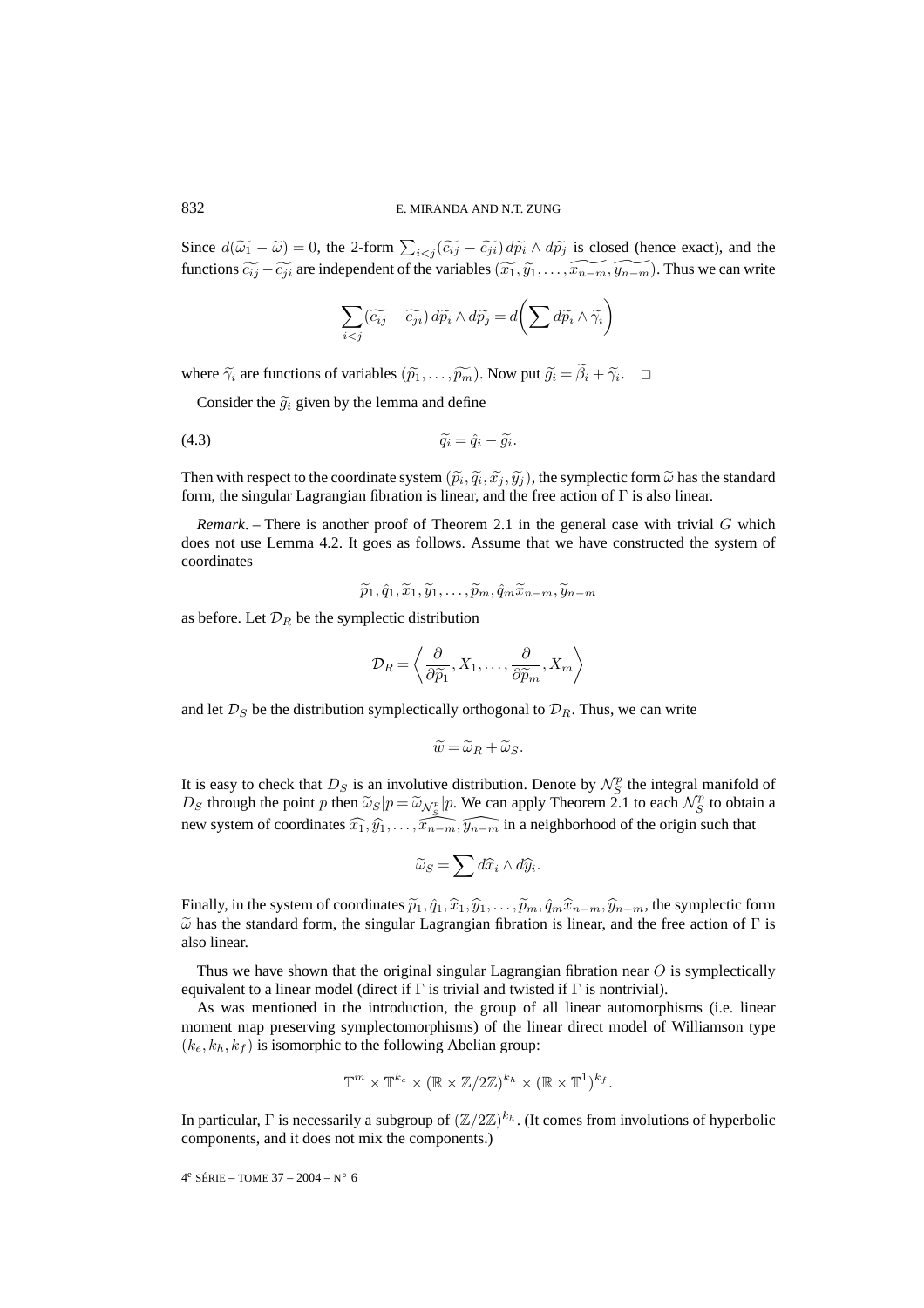*Remark*. – In [15] and [14] Marle establishes a model for a Hamiltonian action of a compact Lie group in a neighborhood of an orbit. This result was obtained independently by Guillemin and Sternberg in [10]. In our construction a Hamiltonian action of an m-dimensional torus preserving the fibration determined by the moment map comes into the scene. In fact the linearization result we have just proved can be understood as a generalization of Guillemin–Sternberg–Marle theorem in the case the group considered is  $\mathbb{T}^m$ . It gives a linear model for a Hamiltonian action of a torus preserving an additional structure: a singular Lagrangian fibration.

In order to prove Theorem 2.1 it remains to consider the case when the compact symmetry group  $G$  is nontrivial.

In the case there exists an action of a nontrivial group  $G$  on  $V/\Gamma$  we have an induced action of  $G$  on  $V$ . The following theorem shows that this action can be linearized.

THEOREM 4.3. – *Let* G *be a compact Lie group preserving the system*

$$
\left(D^m \times \mathbb{T}^m \times D^{2(n-m)}, \sum_{i=1}^m dp_i \wedge dq_i + \sum_{i=1}^{n-m} dx_i \wedge dy_i, \mathbf{F}\right)
$$

*then there exists*  $\Phi_G$  *a diffeomorphism defined in a tubular neighborhood of the orbit*  $L = \mathbb{T}^m$ *which preserves the system*

$$
\left(D^m\times\mathbb{T}^m\times D^{2(n-m)},\sum_{i=1}^mdp_i\wedge dq_i+\sum_{i=1}^{n-m}dx_i\wedge dy_i,\mathbf{F}\right)
$$

*and under which the action of* G *becomes linear.*

*Proof. –* After shrinking the original neighborhood if necessary, we may assume without loss of generality that we are considering a  $G$ -invariant neighborhood of  $L$ . First of all, let us express in local coordinates how the action looks like. We denote by  $\rho$  the action of G. For convenience, we use the simplifying notation  $p = (p_1, \ldots, p_m)$  and  $(x, y) = (x_1, y_1, \ldots, x_{n-m}, y_{n-m})$ . Since G preserves the system, in particular  $\rho$  preserves p and sends  $\frac{\partial}{\partial q_i}$  to  $\frac{\partial}{\partial q_i}$ . After all these considerations, for each  $h \in G$  the diffeomorphism  $\rho(h)$  can be written as

$$
\rho(h)(p, q_1, \ldots, q_m, x, y) = (p, q_1 + g_1^h(p, x, y), \ldots, q_m + g_m^h(p, x, y), \alpha^h(x, y, p))
$$

where the functions  $g_i^h$  and  $\alpha^h$  are constrained by more conditions given by the preservation of the system. Before considering these constraints, it will be most convenient to simplify the expression of  $\alpha^h$  first. This will be done using the local linearization theorem with parameters (Proposition 3.7).

In order to do that, we restrict our attention to the induced mapping,

$$
\overline{\rho}(h)(p, x, y) = (p, \alpha^h(p, x, y))
$$

and we consider the family of diffeomorphisms  $\overline{\rho}(h)_p : D^{2(n-m)} \to D^{2(n-m)}$  defined as follows

$$
\overline{\rho}(h)_p(x,y) = \alpha^h(p,x,y).
$$

ANNALES SCIENTIFIQUES DE L'ÉCOLE NORMALE SUPÉRIEURE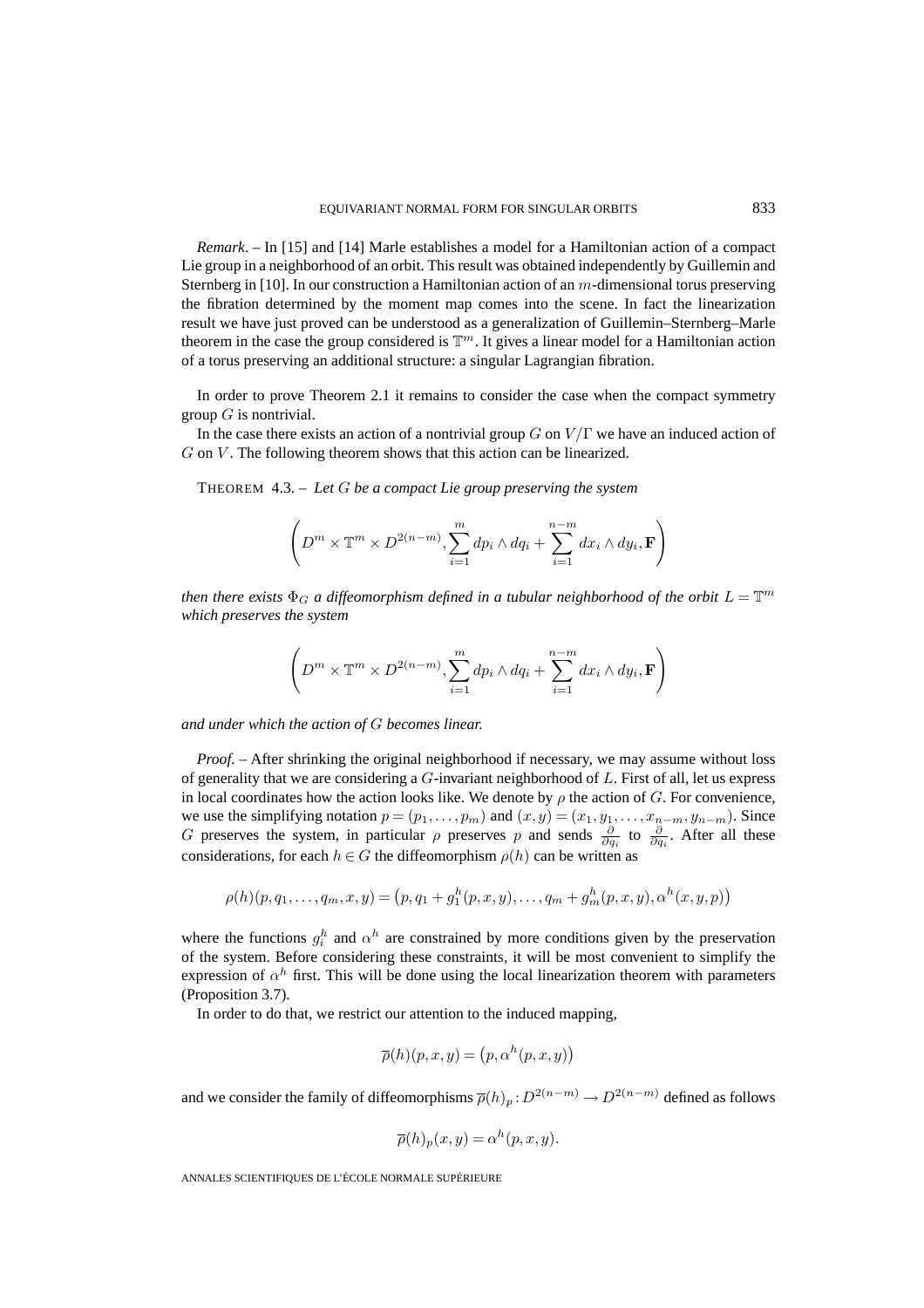#### 834 E. MIRANDA AND N.T. ZUNG

We may look at  $p = (p_1, \ldots, p_m)$  as parameters. For each p the mapping  $\overline{\rho}(h)_p(x, y)$  induces an action of G on the disk  $D^{2(n-m)}$  which preserves the induced system

$$
\left(D^{2(n-m)},\sum_{i=1}^n dx_i\wedge dy_i, \mathbf{h}\right).
$$

Observe that the preservation of the induced system implies, in particular, that the action fixes the origin.

According to Proposition 3.7 we can linearize the action  $\overline{\rho}(h_p)$  in such a way that it is taken to the parametric-free linear action  $\bar{\rho}(h)_{0}^{(1)}$ . We can extend trivially the diffeomorphism  $\Phi_p$  in the disk provided by Proposition 3.7 to a diffeomorphism Ψ in the whole neighborhood considered, simply by declaring,  $\Psi(p, q_1, \ldots, q_m, x, y)=(p, q_1, \ldots, q_m, \Phi_p(x, y))$ . This diffeomorphism does not preserve (in general) the symplectic structure  $\omega$ , let  $\omega_1 = \Psi^*(\omega)$ , we can apply Lemma 4.2 to  $\omega$  and  $\omega_1$ . Consider the  $\tilde{g}_i$  given by Lemma 4.2 and define

$$
\widetilde{q_i} = q_i - \widetilde{g_i}.
$$

Then after this change of coordinates  $\omega_1$  is taken to  $\omega$ . For the sake of simplicity we will keep on using the notation  $q_i$  for the new coordinates. After this linearization in the  $(x, y)$ -direction the initial expression of  $\rho(h)$  looks like

$$
\rho(h)(p,q_1,\ldots,q_m,x,y) = (p,q_1+g_1^h(p,x,y),\ldots,q_m+g_m^h(p,x,y),\overline{\rho}(h)_0^{(1)}(x,y)).
$$

Since the action preserves the symplectic form  $\sum_{i=1}^{m} dp_i \wedge dq_i + \sum_{i=1}^{n-m} dx_i \wedge dy_i$  we conclude that the functions  $g_i^h$  do not depend on  $(x, y)$  and so far just depend on the parameters  $(p_1, \ldots, p_m)$ . In other words,

$$
\rho(h)(p,q_1,\ldots,q_m,x,y) = (p,q_1+g_1^h(p),\ldots,q_m+g_m^h(p),\overline{\rho}(h)_0^{(1)}(x,y)).
$$

Observe that if we prove that these functions  $g_i^h$  do not depend on p then we will be done because then the induced action on  $\mathbb{T}^m$  will be performed by translations. And, in all, the action will be linear.

Consider  $\mathcal{H} = \{\rho(h), h \in G\}$ , we are going to prove that this group is abelian. We have to check that  $\rho(h_1) \circ \rho(h_2) = \rho(h_2) \circ \rho(h_1)$ . We compute

$$
\rho(h_1) \circ \rho(h_2)(p, q_1, \dots, q_m, x, y) = (p, q_1 + g_1^{h_2}(p) + g_1^{h_1}(p), \dots, q_m + g_m^{h_2}(p) + g_m^{h_1}(p), \overline{\rho}(h_1)_0^{(1)} \circ \overline{\rho}(h_2)_0^{(1)}(x, y));
$$

On the other hand

$$
\rho(h_2) \circ \rho(h_1)(p, q_1, \ldots, q_m, x, y)
$$
  
\n
$$
(p, q_1 + g_1^{h_1}(p) + g_1^{h_2}(p), \ldots, q_m + g_m^{h_1}(p) + g_m^{h_2}(p), \overline{\rho}(h_2)_0^{(1)} \circ \overline{\rho}(h_1)_0^{(1)}(x, y)).
$$

Clearly, the first 2m components coincide. As for the  $2(n-m)$  last components, we can use the fact that  $\mathcal{G}'$ , the group of linear transformations preserving the fibration and the symplectic form is abelian, as we pointed out in the introduction.

So far we know that the group  $H$  is abelian. It is also compact, therefore it is a direct product of a torus  $\mathbb{T}^r$  with finite groups of type  $\mathbb{Z}/n\mathbb{Z}$ . We are going to check that for each  $\rho(h) \in \mathcal{H}$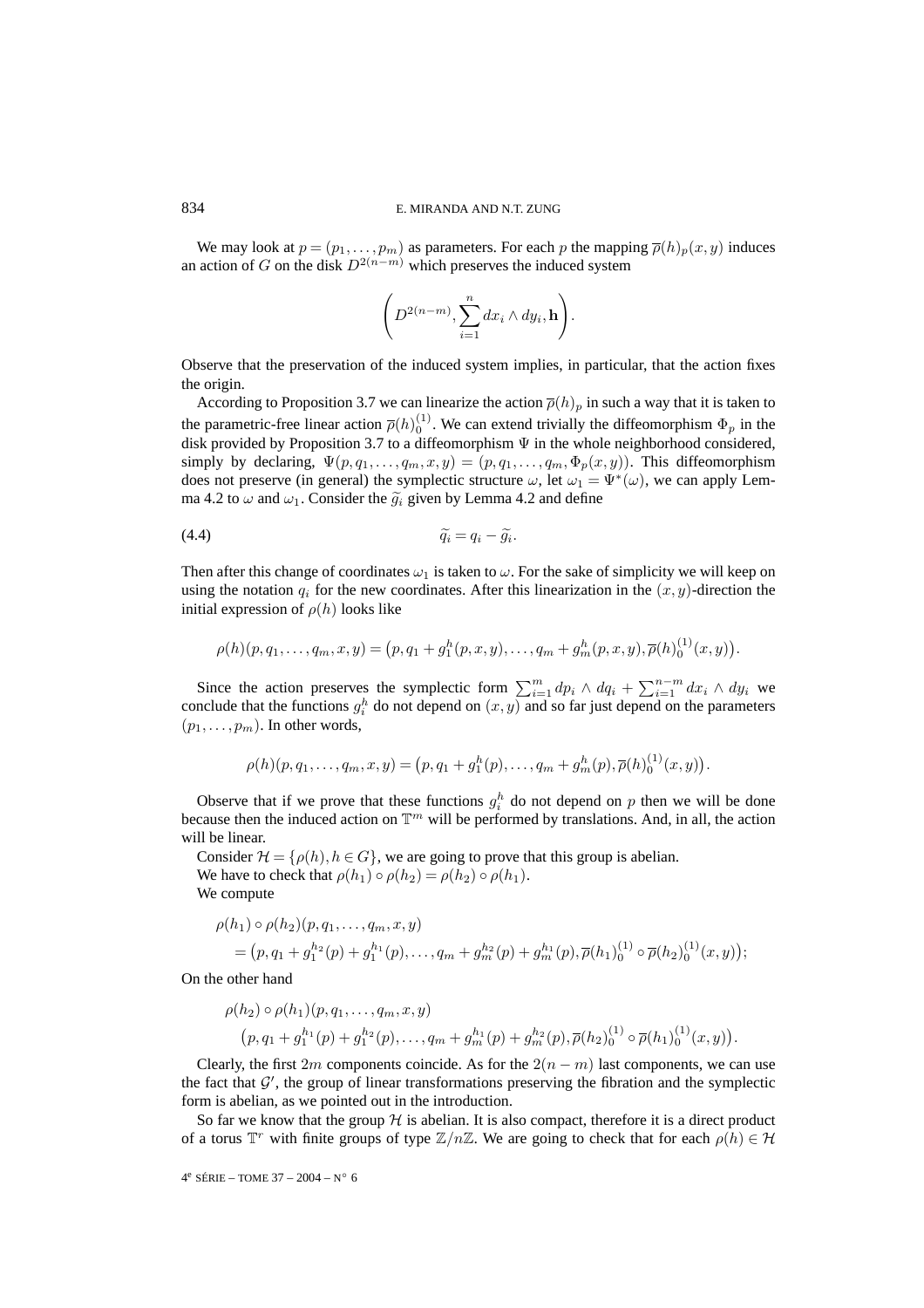the functions  $g_i^h$  do not depend on p. It is enough to check it for  $\rho(h)$  in one of the components  $\mathbb{Z}/n\mathbb{Z}$  and  $\mathbb{T}^r$ . So we distinguish two cases

- $\rho(h)$  belongs to  $\mathbb{Z}/n\mathbb{Z}$ . Then  $\rho(h)^n = \text{Id}$ ; this condition yields,  $ng_i^h(p) = 2\pi m_i(p)$ ,  $m_i(p) \in \mathbb{Z}$  for all  $1 \leq i \leq m$ . Since  $m_i(p)$  is a continuous function taking values in  $\mathbb Z$  it is a constant function  $m_i$ . Thus,  $g_i^h(p) = \frac{2\pi m_i}{n}$  and  $g_i^h$  does not depend on p.
- $\rho(h)$  belongs to  $\mathbb{T}^r$ . We can consider a sequence  $\rho(h_n)$  lying on the torus which belong to a finite group  $\mathbb{Z}/k_n\mathbb{Z}$  and which converge to  $\rho(h)$ . For each of these points  $\rho(h_n)$  we can apply the same reasoning as before to obtain  $g_i^{h_n}(p) = \frac{2\pi m_i}{k_n}$ . Now for each n, the diffeomorphism  $\rho(h_n)$  does not depend on p; we may write this condition as

$$
\frac{\partial \rho(h_n)}{\partial p_i}=0,\quad 1\leqslant i\leqslant m.
$$

Now since the action is smooth we can take limits in this expression to obtain that

$$
\frac{\partial \rho(h)}{\partial p_i} = 0, \quad 1 \leqslant i \leqslant m,
$$

and finally  $g_i^h(p)$  does not depend on p. And this ends the proof of the theorem.  $\Box$ 

This linearizes the action of G on V. After considering the quotient with the action of  $\Gamma$  this theorem yields Theorem 2.1.

#### **Acknowledgements**

The authors wish to express their gratitude to the referee for the many suggestions done. We feel that these enlightening remarks have improved considerably the initial version of this paper. In fact, it was following the referee's suggestions that Theorem 3.2 was finally included in the paper.

The first author also wants to thank Carlos Currás-Bosch for his remarks and Ignasi Mundet i Riera for drawing her attention to the fact that the path used in the proof of Corollary 3.4 does also preserve any fibration with homogeneous component functions.

#### **Appendix A. Nonresonance versus nondegeneracy**

As pointed out by Ito [11,12] (see also [27]), in the real analytic case, the nondegeneracy condition explained in the introduction of this paper is essentially equivalent to the nonresonance condition. However, in the smooth case, this is no longer true: smooth integrable systems which are nonresonant at a singular point can be very degenerate at that point at the same time. In particular, we have:

PROPOSITION A.1. – Let  $\gamma_1, \ldots, \gamma_n$  be any *n*-tuple of positive numbers which are linearly *independent over*  $\mathbb{Z}, n \geq m+2, m \geq 0$ . Then, there is a smooth integrable Hamiltonian function H in a neighborhood of the (elliptic invariant) *torus*  $\mathbb{T}_0^m = \mathbb{T}^m \times \{0\} \times \{0\}$  in the standard *symplectic space*  $(\mathbb{T}^m \times \mathbb{R}^m \times \mathbb{R}^{2(n-m)}, \omega_0 = \sum_{i=1}^m dp_i \wedge dq_i + \sum_{i=m+1}^n dx_i \wedge dy_i$ *), such that*  $H = \frac{1}{\pi} \sum_{i=1}^{m} \gamma_i p_i + \sum_{i=m+1}^{n} \gamma_i (x_i^2 + y_i^2) +$  *higher order terms at*  $\mathbb{T}_0^m$ *, and such that*  $H$ does not admit a C<sup>1</sup>-differentiable local Birkhoff normalization near  $\mathbb{T}_0^m$  (i.e. the corresponding *Lagrangian fibration cannot be linearized*)*. Moreover, this integrable Hamiltonian function* H can be chosen so that it does not admit a nontrivial symplectic  $\mathbb{S}^1$ -symmetry near  $\mathbb{T}^m_0.$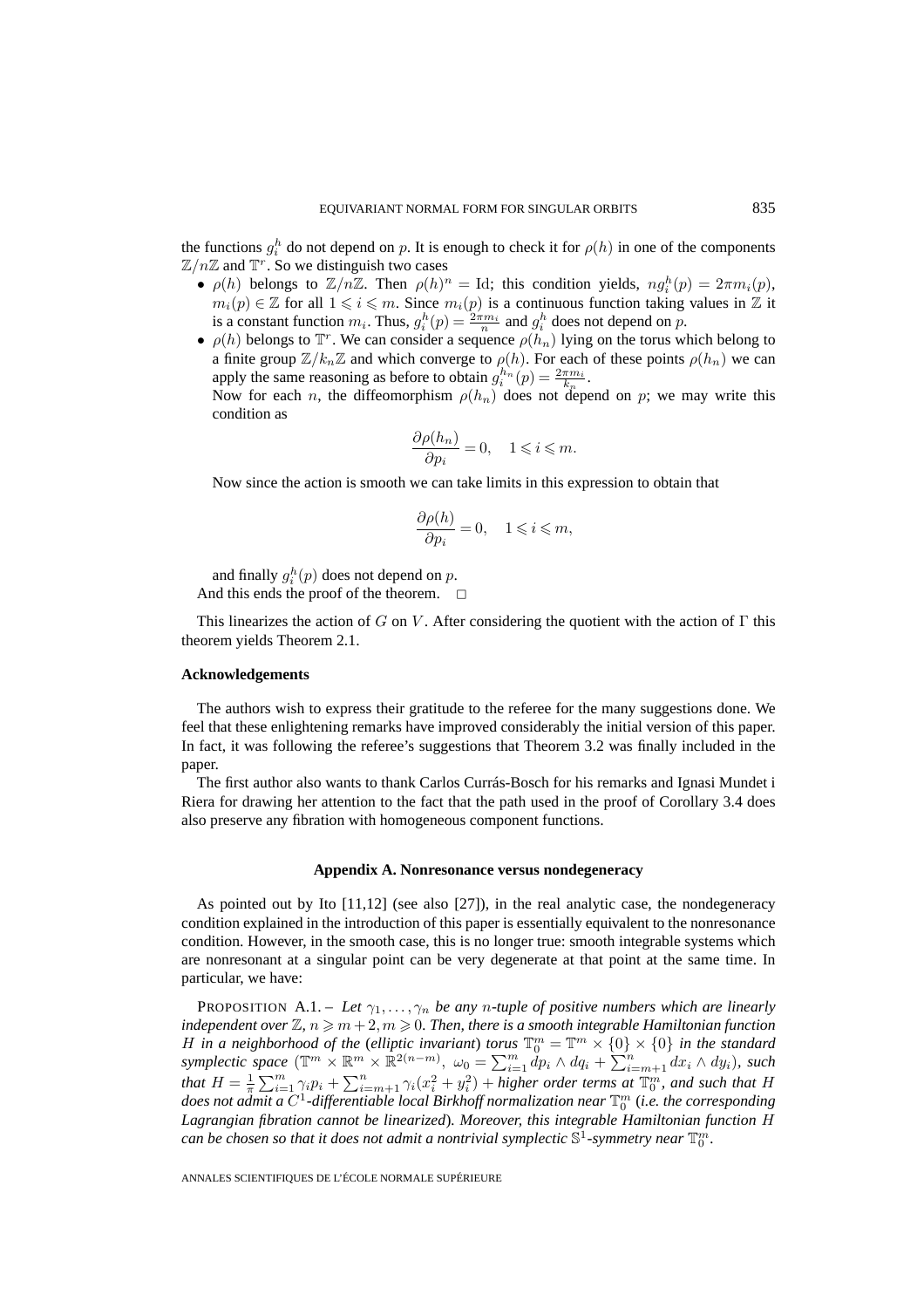In the above proposition, by integrability of  $H$  we mean the existence of a smooth moment map  $(F_1, \ldots, F_n)$  from a neighborhood of  $\mathbb{T}_0^m = \mathbb{T}^m \times \{0\} \times \{0\}$  in  $\mathbb{T}^m \times \mathbb{R}^m \times \mathbb{R}^{2(n-m)}$ to  $\mathbb{R}^n$ , with  $F_1 = H$ , such that  $\{F_i, F_j\} = 0$ , and  $dF_1 \wedge \cdots \wedge dF_n \neq 0$  almost everywhere. By "higher order terms" in H we mean terms which are at least quadratic in variables  $p_i$ , or cubic in variables  $p_i, x_i, y_i$ . According to Sard's theorem (about the set of singular values) and Liouville's theorem, almost all common level sets of such a moment map are Liouville tori. The condition that  $\gamma_1,\ldots,\gamma_n$  are independent over Z means that  $\mathbb{T}^m\times\{0\}\times\{0\}$  is a nonresonant invariant elliptic torus of the Hamiltonian  $H$ . Recall that if there is a differentiable Birkhoff normal form, then (since we are in the elliptic case), the system also admits a Hamiltonian  $\mathbb{T}^n$ -symmetry near the elliptic singular orbit. Thus, if the system does not admit a nontrivial  $\mathbb{S}^1$ -symmetry near  $\mathbb{T}^m_0$ , then of course it cannot admit a differentiable Birkhoff normal form.

The proof of Proposition A.1 is inspired by what happens to generic perturbations of integrable systems: resonant tori that break up and give way to smaller-dimensional invariant tori, homoclinic orbits, diffusion, etc. Usually this breaking up of resonant tori leads to a chaotic behavior of the system, see, e.g., [21]. In order to prove Proposition A.1, we will construct an *integrable perturbation* of the quadratic Hamiltonian  $\frac{1}{\pi} \sum_{i=1}^{m} \gamma_i p_i + \sum_{i=m+1}^{n} \gamma_i (x_i^2 + y_i^2)$  + higher order terms at  $\mathbb{T}_0^m$  in such a way that there are also invariant tori arbitrarily close to  $\mathbb{T}_0^m$ that break up.

First let us consider the case with  $m = 0$  (i.e. a fixed point). Our construction of H in this case consists of two steps.

*Step* 1*. Creation of resonant regions.*

Choose a smooth function  $Q(I_1, \ldots, I_n)$  of n variables  $I_1, \ldots, I_n$  with the following properties:

a)  $Q(0) = 0$ , and the linear part of Q at 0 is  $\sum \gamma_i I_i$ .

b) There is a series of disjoint small open balls  $U_k$  in  $\mathbb{R}^n_+ = \{(I_1, \ldots, I_n) \in \mathbb{R}^n, I_1 > 0,$  $..., I_n > 0$ , which tend to 0 (in Hausdorff topology) as  $k \to \infty$ , such that we have

$$
Q(I_1,\ldots,I_n)=\sum \gamma_i^k I_i \quad \forall (I_1,\ldots,I_n)\in U_k,
$$

where  $\gamma_i^k$  are rational numbers such that  $\lim_{k\to\infty} \gamma_i^k = \gamma_i$ .

Of course, such a function exists, and it can be chosen to be arbitrarily close to  $\sum \gamma_i^k I_i$  in  $C^{\infty}$ -topology. Now put

$$
H_1 = Q(x_1^2 + y_1^2, \dots, x_n^2 + y_n^2).
$$

Then for this integrable Hamiltonian function  $H_1$ , there are open regions  $V_k \subset \mathbb{R}^{2n}$  arbitrarily close to 0 in  $\mathbb{R}^{2n}$  which are filled by resonant tori in which the Hamiltonian flow of  $H_1$  is periodic. These regions  $V_k$  are preimages of the open sets  $U_k$  chosen above under the moment map  $(I_1,\ldots,I_n)$ .

*Step* 2*. Creation of hyperbolic singularities.*

We will modify  $H_1$  inside each open subset  $V_k$  by a  $C^{\infty}$ -small function which is flat on the boundary of  $V_k$ , in such a way that after the modification our Hamiltonian function remains integrable inside  $V_k$  but admits an hyperbolic singularity there. Since  $H_1$  has periodic flow in  $V_k$ for each  $k$ , we can create a common model and then put it to each  $V_k$  after necessary rescalings. The model can be done for a 2-dimensional system depending on  $n - 1$  parameters, and then take a direct product of it with  $\mathbb{T}^{n-1}$ . In the 2-dimensional case, it is obvious how to change a regular function on  $D^1 \times \mathbb{S}^1$  into a function with a hyperbolic singularity by a  $C^{\infty}$ -small perturbation. After the above modifications, we obtain a new smooth Hamiltonian function  $H_2$ , which is  $C^{\infty}$ -close to  $H_1$ , which coincides with  $H_1$  outside the union of  $V_k$ , and which is still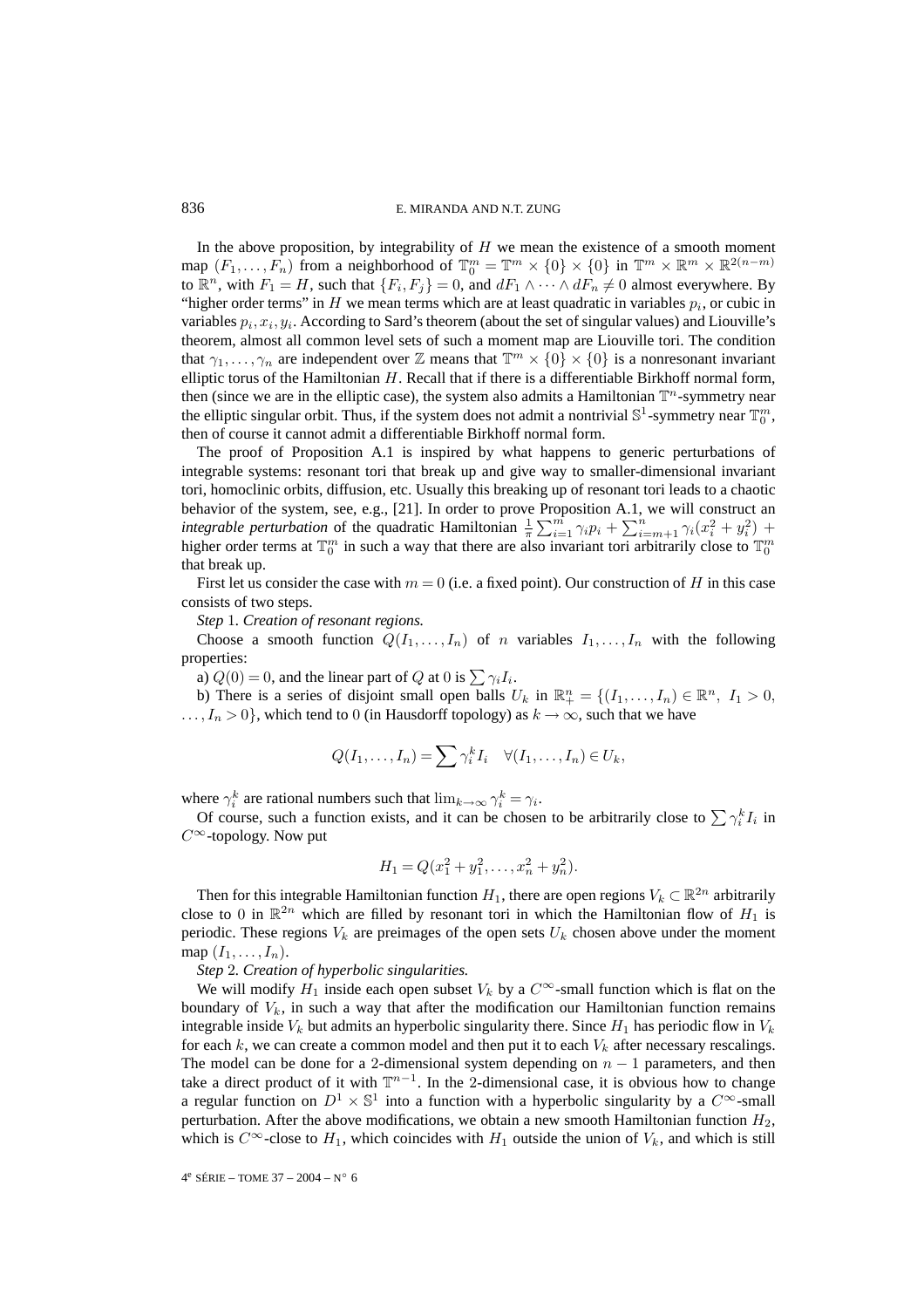smoothly integrable (though smooth first integrals for  $H_2$  will necessarily be very degenerate at 0). Note that, by construction, the quadratic part of  $H_2$  at 0 is  $\sum_{i=1}^n \gamma_i (x_i^2 + y_i^2)$ .

Since  $H_2$  has hyperbolic singularities arbitrarily near 0, it cannot admit a differentiable Birkhoff normal form in a neighborhood of 0, for simple topological reasons concerning the associated Liouville foliation. It is also easy to see that  $H_2$  cannot admit an  $\mathbb{S}^1$  symmetry near 0: if there is a symplectic  $\mathbb{S}^1$ -action in a neighborhood of 0 which preserves  $H_2$ , then this action must also preserve the hyperbolic periodic orbits of  $H_2$  in the resonant regions  $V_k$ . This, in turn, implies that there is a natural number N such that  $N\gamma_i^k \in \mathbb{Z}$ ,  $\forall k, i$ , which is impossible by our construction.

Let us now consider the case  $m \geqslant 1$ . For simplicity, we will assume that  $m = 1$ . (The case  $m > 1$  is absolutely similar.) We will repeat the above two steps to create hyperbolic singularities, but with n replaced by  $n - 1$  (recall that by hypothesis  $n \geq m + 2$  so  $n - 1 \geq 2$ ). The regions  $V_k$  now lie in  $R^{2n-2}$ , and  $H_2 = \sum_{i=2}^n \gamma_i I_i + \cdots$ . By choosing our open sets  $U_k$ , we can assume that there is a function  $F = F(x_2^2 + y_2^2, \ldots, x_n^2 + y_n^2)$  on  $\mathbb{R}^{2n-2}$ , which is flat at 0, and such that

$$
F = \frac{\pi}{k}(x_n^2 + y_n^2) \quad \text{in } V_k.
$$

Denote by  $\varphi$  the time-1 map of the Hamiltonian vector field  $X_F$  of F on  $\mathbb{R}^{2n-2}$ . Observe that  $\varphi$  is a symplectomorphism formally equivalent to the identity map at 0, and that in each region  $V_k$  the map  $\varphi$  generates a nontrivial  $\mathbb{Z}/k\mathbb{Z}$  symmetry (i.e. the k-times iteration of  $\varphi$  in  $V_k$  is the identity, and the lower iterations are not). Now we can construct  $H_2$  in such a way that in each region  $V_k$  it is also invariant under the  $\mathbb{Z}/k\mathbb{Z}$  symmetry generated by  $\varphi$ . Then, since  $H_2 = H_1$ outside of the sets  $V_k$ , and  $\{H_1, F\} = 0$  by construction, the map  $\varphi$  preserves  $H_2$  everywhere in  $\mathbb{R}^{2n-2}$ .

We now construct our symplectic manifold using suspension. More precisely, consider the free component-wise symplectic action of  $\mathbb{Z}$  on  $\mathbb{R}^2 \times \mathbb{R}^{2n-2}$ , where the action of  $\mathbb{Z}$  on  $\mathbb{R}^{2n-2}$  is generated by  $\varphi$ , and its action on  $\mathbb{R}^2$  (with coordinates  $(p, q)$  and symplectic form  $dp \wedge dq$ ) is generated by the shift  $(p, q) \mapsto (p, q + 1)$ . Then the suspension of  $\varphi$  is the quotient of  $\mathbb{R}^2 \times \mathbb{R}^{2n-2}$  by this Z-action. Denote this quotient by M and denote the projection by  $\pi$ . Let  $\overline{V}_k$ be  $\pi(\mathbb{R}^2 \times V_k)$ . Observe that the function  $H_2$  is  $\varphi$ -invariant and both functions,  $H_2$  and p, are invariant by the shift; therefore  $H_3 = \frac{\gamma_1}{\pi} p + H_2$  can be projected to M. We denote by  $\overline{H}_3$  the projection of  $H_3$ . Since  $H_3$  is integrable on  $\mathbb{R}^2 \times \mathbb{R}^{2n-2}$  and the action defining the suspension is symplectic, the function  $\overline{H}_3$  defines an integrable Hamiltonian system on M. We denote by  $L_k$  an orbit of  $X_{\overline{H}_2}$  through an hyperbolic singularity of  $\overline{H}_2$  in the region  $\overline{V}_k$  and denote by L the orbit of  $X_{\overline{H}_3}$  through the origin O. Observe that, by construction, the orbits L and  $L_k$  are circles. Let us see that there is no symplectic  $\mathbb{S}^1$ -action preserving  $\overline{H}_3$  in a neighborhood of L. Assume there existed one, then the orbits of  $X_{\overline{H}_3}$  would also be preserved by this action. Given an action of a Lie group  $\phi: G \times M \to M$ , we use the standard notation  $G_x$  for the isotropy group at the point  $x$ . We are going to use the Slice theorem to reach a contradiction.

According to the slice theorem [20] for proper group actions there would exist a slice for the action through  $x \in L$ . Take  $x = O$ , we denote by S the slice through the origin. From now on, we are going to consider a neighborhood of L invariant by this  $\mathbb{S}^1$ -action. Then, there exists a  $k_0$ such that for all  $k \geq k_0$ , the orbit  $L_k$  is fully contained in this neighborhood. Since S is a slice, the orbit  $L_k$  is transverse to S at each  $p \in S$  and if  $S \cap L_k$  is not empty then it consists of a finite number of points. Further, by construction,  $S \cap L_k$  consists exactly of k points  $\{p_1, \ldots, p_k\}$ for  $k \geq k_1$ . Those points lie in an orbit for the action, therefore for each  $p_i$  we can consider an element  $g_i \in \mathbb{S}^1$  such that  $\phi(g_i, p_i) = p_1$  and all the  $g_i$  obtained in this way are different. Following [20], if S is a slice though x then for  $p \in S$  and  $g \in G$  the condition  $\phi(g, p) \in S$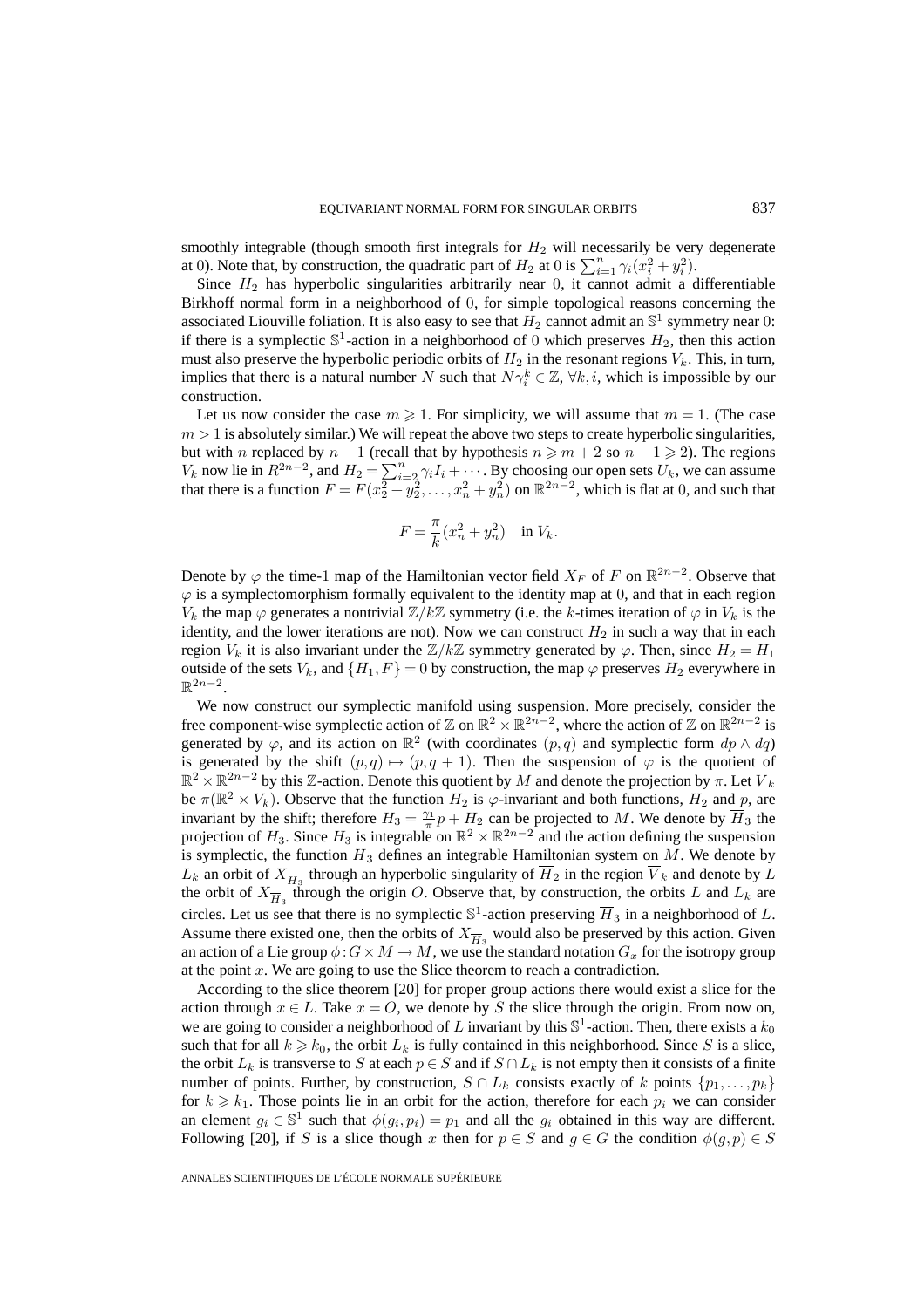implies  $g \in G_x$ . Therefore all the elements  $g_i$  are contained in  $\mathbb{S}_0^1$ , the isotropy group at the origin. By construction, k tends to infinity as we are approaching the origin, and  $\mathbb{S}^1_0$  is a compact group containing an infinity of elements, therefore  $\mathbb{S}_0^1 = \mathbb{S}^1$ . This yields a contradiction because then the orbit through the origin would be reduced to a point. Therefore there exists no symplectic  $\mathbb{S}^1$ -action preserving  $\overline{H}_3$ .

This ends the proof of the proposition.  $\Box$ 

# **REFERENCES**

- [1] BOCHNER S., Compact groups of differentiable transformations, *Ann. of Math. (2)* **46** (1945) 372–381.
- [2] CHAPERON M., Quelques outils de la théorie des actions différentiables, in: *Third Schnepfenried Geometry Conference, vol. 1 (Schnepfenried, 1982)*, in: Astérisque, vols. **107–108**, Soc. Math. France, Paris, 1983, pp. 259–275.
- [3] COLIN DE VERDIÈRE Y., VEY J., Le lemme de Morse isochore, *Topology* **18** (1979) 283–293.
- [4] COLIN DE VERDIÈRE Y., VU-NGOC S., Singular Bohr–Sommerfeld rules for 2D integrable systems, *Ann. Scient. Éc. Norm. Sup.* **36** (2) (2003) 1–55.
- [5] CURRÁS-BOSCH C., unpublished note, 2001.
- [6] CURRÁS-BOSCH C., MIRANDA E., Symplectic linearization of singular Lagrangian foliations in  $M<sup>4</sup>$ , *Diff. Geom. Appl.* **18** (2) (2003) 195–205.
- [7] DUFOUR J.-P., MOLINO P., Compactification d'actions de  $\mathbb{R}^n$  et variables action-angle avec singularités, in: *Symplectic Geometry, Groupoids, and Integrable Systems (Berkeley, CA, 1989)*, Springer, New York, 1991, pp. 151–167.
- [8] ELIASSON L.H., Hamiltonian systems with Poisson commuting integrals, Ph.D. Thesis, 1984.
- [9] ELIASSON L.H., Normal forms for Hamiltonian systems with Poisson commuting integrals elliptic case, *Comment. Math. Helv.* **65** (1) (1990) 4–35.
- [10] GUILLEMIN V., STERNBERG S., A normal form for the moment map, in: Sternberg S. (Ed.), *Differential Geometric Methods in Mathematical Physics*, Reidel, Dordrecht, 1984.
- [11] ITO H., Convergence of Birkhoff normal forms for integrable systems, *Comment. Math. Helv.* **64** (3) (1989) 412–461.
- [12] ITO H., Action-angle coordinates at singularities for analytic integrable systems, *Math. Z.* **206** (3) (1991) 363–407.
- [13] LIOUVILLE J., Note sur l'intégration des équations différentielles de la dynamique, présentée au bureau des longitudes le 29 juin 1853, *Journal de Mathématiques pures et appliquées* **20** (1855) 137–138.
- [14] MARLE C.-M., Sous-variétés de rang constant d'une variété symplectique, in: *Third Schnepfenried Geometry Conference, vol. 1 (Schnepfenried, 1982)*, in: Astérisque, vols. **107–108**, Soc. Math. France, Paris, 1983, pp. 69–86.
- [15] MARLE C.-M., Modèle d'action hamiltonienne d'un groupe de Lie sur une variété symplectique, *Rend. Sem. Mat. Univ. Politec. Torino* **43** (2) (1985) 227–251.
- [16] MINEUR H., Sur les systèmes mécaniques admettant n intégrales premières uniformes et l'extension à ces systèmes de la méthode de quantification de Sommerfeld, *C. R. Acad. Sci., Paris* **200** (1935) 1571–1573.
- [17] MINEUR H., Réduction des systèmes mécaniques à  $n$  degré de liberté admettant  $n$  intégrales premières uniformes en involution aux systèmes à variables séparées, *J. Math. Pure Appl., IX Sér.* **15** (1936) 385–389.
- [18] MINEUR H., Sur les systèmes mécaniques dans lesquels figurent des paramètres fonctions du temps. Étude des systèmes admettant n intégrales premières uniformes en involution. Extension à ces systèmes des conditions de quantification de Bohr–Sommerfeld, *Journal de l'École Polytechnique, Série III, 143ème année* (1937) 173–191, and 237–270.
- [19] MIRANDA E., On symplectic linearization of singular Lagrangian foliations, Ph.D. Thesis, Universitat de Barcelona, 2003.

4<sup>e</sup> SÉRIE – TOME 37 – 2004 – N° 6